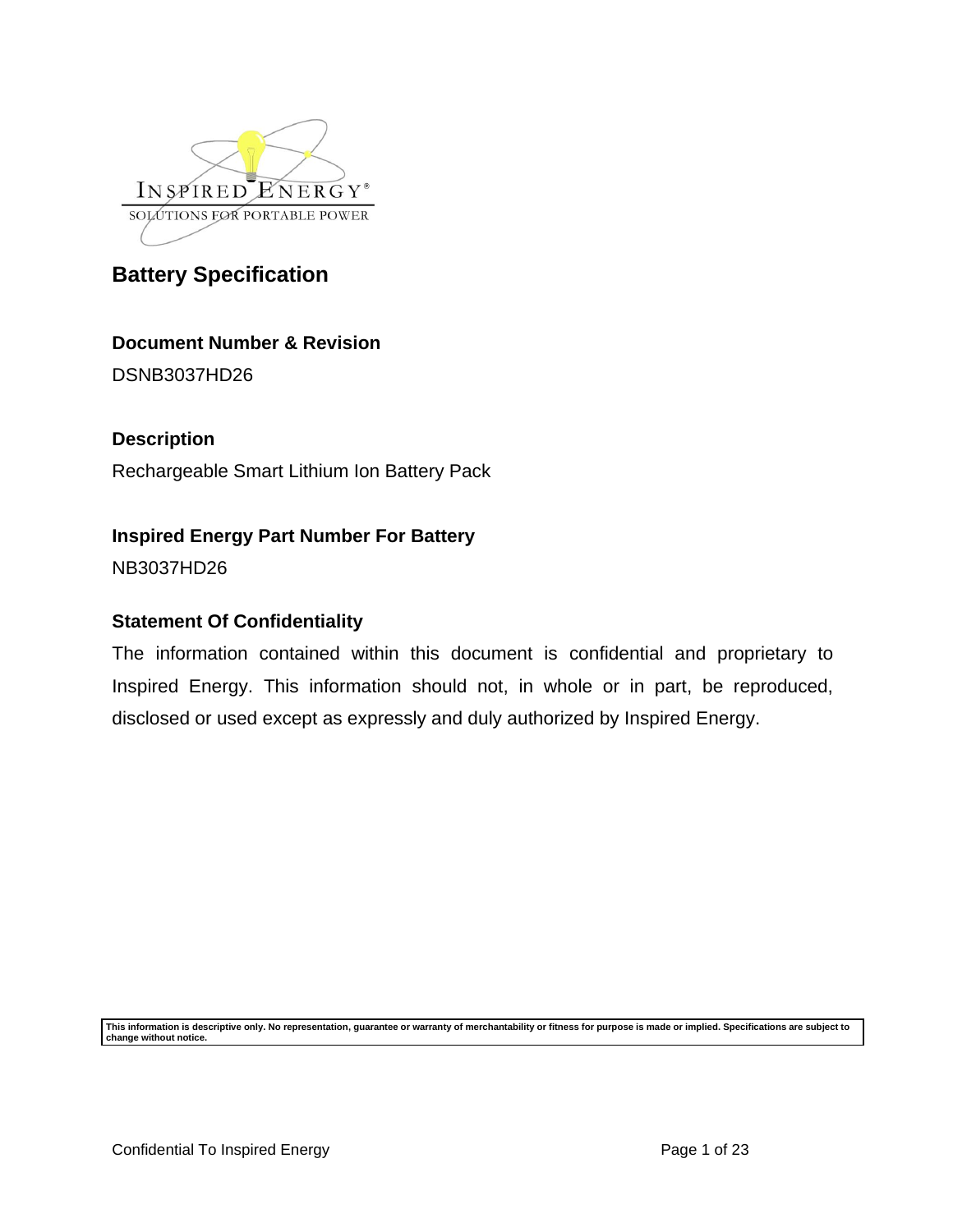

| <b>Specification Number</b>   | <b>DSNB3037HD26</b> |
|-------------------------------|---------------------|
| <b>Specification Revision</b> | 1. $\Omega$         |
| <b>Prepared By</b>            | KJO                 |
| Issue date                    | 3/27/20             |

#### **TABLE OF CONTENTS**

| 1.           |                      |  |
|--------------|----------------------|--|
| 2.           |                      |  |
|              |                      |  |
| 2.1.<br>2.2. |                      |  |
| 2.3.         |                      |  |
| 2.3.1.       |                      |  |
| 2.3.2.       |                      |  |
| 2.3.3.       |                      |  |
| 2.3.4.       |                      |  |
|              |                      |  |
| 3.           |                      |  |
| 3.1.         |                      |  |
| 3.1.1.       |                      |  |
| 3.1.2.       |                      |  |
| 3.1.3.       |                      |  |
| 3.1.4.       |                      |  |
| 3.1.5.       |                      |  |
| 3.1.6.       |                      |  |
| 3.1.7.       |                      |  |
| 3.2.         |                      |  |
| 3.2.1.       |                      |  |
| 3.2.2.       |                      |  |
| 3.2.3.       |                      |  |
|              | 3.2.3.1.<br>3.2.3.2. |  |
|              | 3.2.3.3.             |  |
| 3.2.4.       |                      |  |
| 3.3.         |                      |  |
| 3.3.1.       |                      |  |
| 3.3.2.       |                      |  |
| 3.3.3.       |                      |  |
| 3.3.4.       |                      |  |
|              | 3.3.4.1.             |  |
|              | 3.3.4.2.             |  |
|              | 3.3.4.3.             |  |
| 3.3.5.       |                      |  |
| 3.3.6.       |                      |  |
|              |                      |  |
| 3.3.8.       |                      |  |
| 3.3.9.       |                      |  |
| 3.3.10.      |                      |  |
| 3.3.11.      |                      |  |
| 3.4.         |                      |  |
| 3.4.1.       |                      |  |
| 3.4.2.       |                      |  |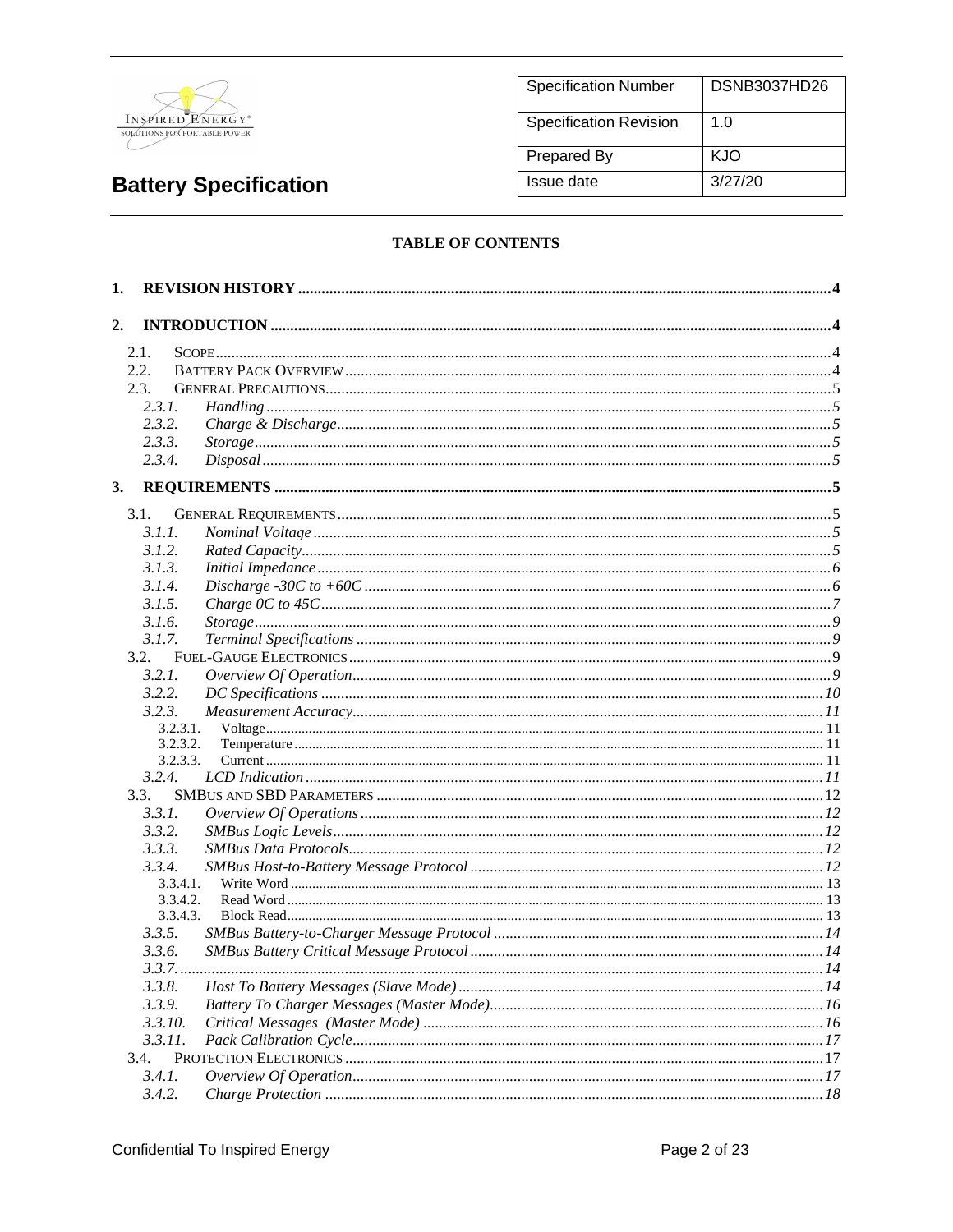

| <b>Specification Number</b>   | DSNB3037HD26 |
|-------------------------------|--------------|
| <b>Specification Revision</b> | 1. $\Omega$  |
| Prepared By                   | KJO          |
| Issue date                    | 3/27/20      |

| 3.4.3. |                                                                                                                                                                                                                                                                                                               |  |
|--------|---------------------------------------------------------------------------------------------------------------------------------------------------------------------------------------------------------------------------------------------------------------------------------------------------------------|--|
| 3.4.4. |                                                                                                                                                                                                                                                                                                               |  |
|        |                                                                                                                                                                                                                                                                                                               |  |
| 3.5.1. |                                                                                                                                                                                                                                                                                                               |  |
| 3.5.2. |                                                                                                                                                                                                                                                                                                               |  |
| 3.5.3. |                                                                                                                                                                                                                                                                                                               |  |
| 3.6.   |                                                                                                                                                                                                                                                                                                               |  |
| 3.6.1. | $Weight 1.20$                                                                                                                                                                                                                                                                                                 |  |
| 3.6.2. |                                                                                                                                                                                                                                                                                                               |  |
| 3.6.3. |                                                                                                                                                                                                                                                                                                               |  |
| 3.6.4. |                                                                                                                                                                                                                                                                                                               |  |
| 3.6.5. |                                                                                                                                                                                                                                                                                                               |  |
| 3.6.6. |                                                                                                                                                                                                                                                                                                               |  |
| 3.6.7. |                                                                                                                                                                                                                                                                                                               |  |
|        |                                                                                                                                                                                                                                                                                                               |  |
| 3.7.1. |                                                                                                                                                                                                                                                                                                               |  |
| 3.7.2. |                                                                                                                                                                                                                                                                                                               |  |
| 3.7.3. | $\frac{Warranty}{23}$ $\frac{23}{21}$ $\frac{23}{22}$ $\frac{23}{21}$ $\frac{24}{21}$ $\frac{25}{21}$ $\frac{26}{21}$ $\frac{27}{21}$ $\frac{28}{21}$ $\frac{27}{21}$ $\frac{28}{21}$ $\frac{27}{21}$ $\frac{28}{21}$ $\frac{27}{21}$ $\frac{28}{21}$ $\frac{27}{21}$ $\frac{27}{21}$ $\frac{27}{21}$ $\frac$ |  |
|        |                                                                                                                                                                                                                                                                                                               |  |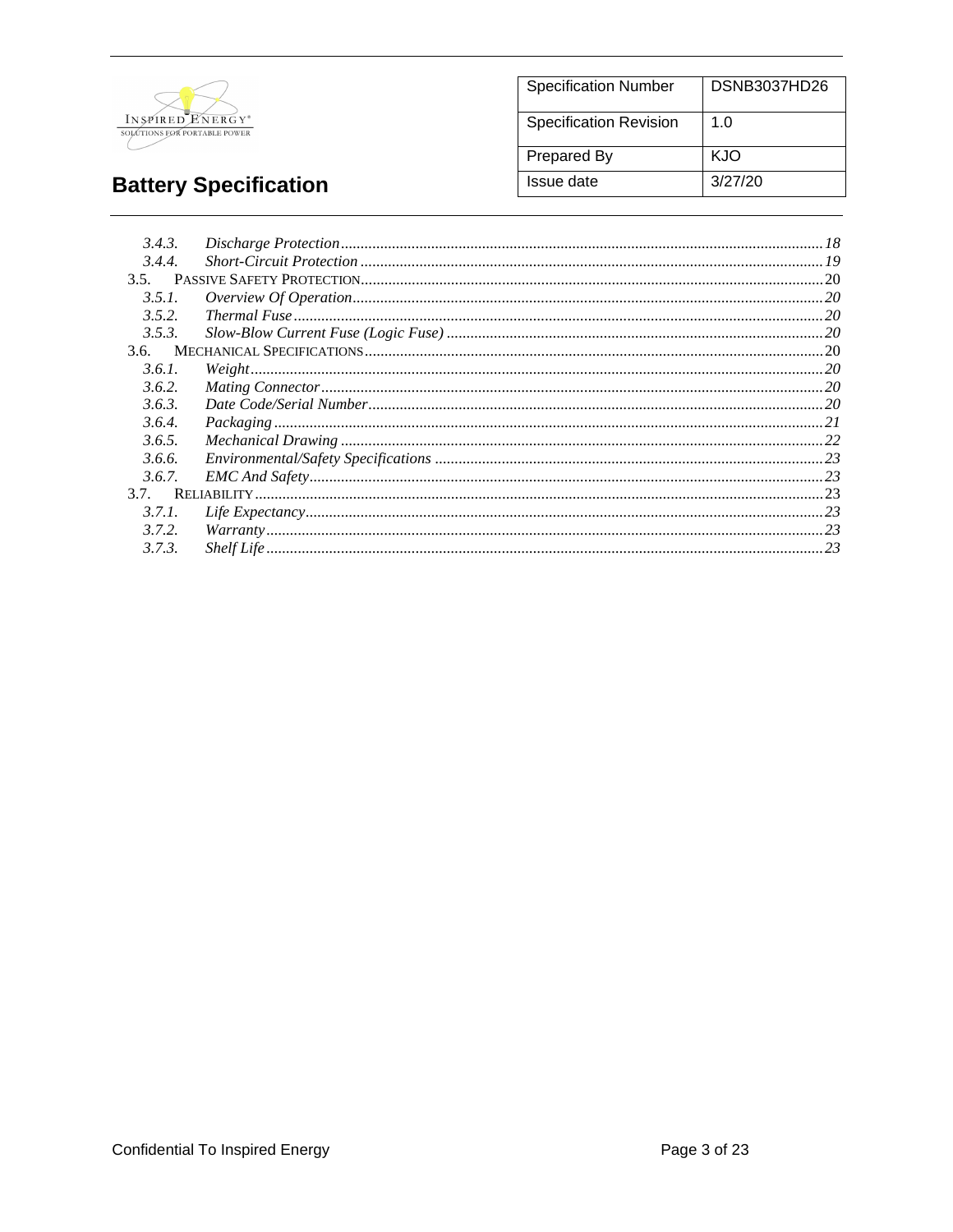

| <b>Specification Number</b> | DSNB3037HD26 |
|-----------------------------|--------------|
| Specification Revision      | 1.0          |
| <b>Prepared By</b>          | KJO          |
| Issue date                  | 3/27/20      |

### **1. REVISION HISTORY**

| Revision | Release | Revisions | Issued     | Approved By |
|----------|---------|-----------|------------|-------------|
|          | Date    |           | <b>By</b>  |             |
| 1.0      | 3/27/20 | Release.  | <b>KJO</b> | <b>JAB</b>  |
|          |         |           |            |             |
|          |         |           |            |             |
|          |         |           |            |             |

### **2. INTRODUCTION**

### **2.1. Scope**

This specification describes the physical, functional and electrical characteristics of a rechargeable Lithium Ion battery pack supplied by Inspired Energy. This specification is the interface document between Inspired Energy and its customers. It is understood that the customer may create their own internal specification. However, this specification is the master that defines the battery's operation. Battery packs produced will meet this specification.

### **2.2. Battery Pack Overview**

This specification describes the physical, functional and electrical requirements for the NB3037HD25 Smart Battery including a rechargeable Lithium Ion battery and a Battery Management Module. The battery consists of (2) Lithium Ion rechargeable cells of 18650 size, assembled in a 2 series / 1parallel (2S 1P) configuration. Each cell has an average voltage of 3.6V and a typical capacity of 2.5Ah giving a battery pack of 7.2V and 2.5Ah typical.

The battery is capable of communicating with host or the charger through the System Management Bus (SMBus). The battery is fully SMBus and SBDS Revision 1.1compliant. Protection is provided for over-charge, overdischarge and short circuit. For redundancy, passive safety devices have been integrated into the pack to protect against over-current and over-temperature, and secondary over-voltage has been implemented with a logic-fuse and controller.

The battery pack comprises the individual elements as shown below.

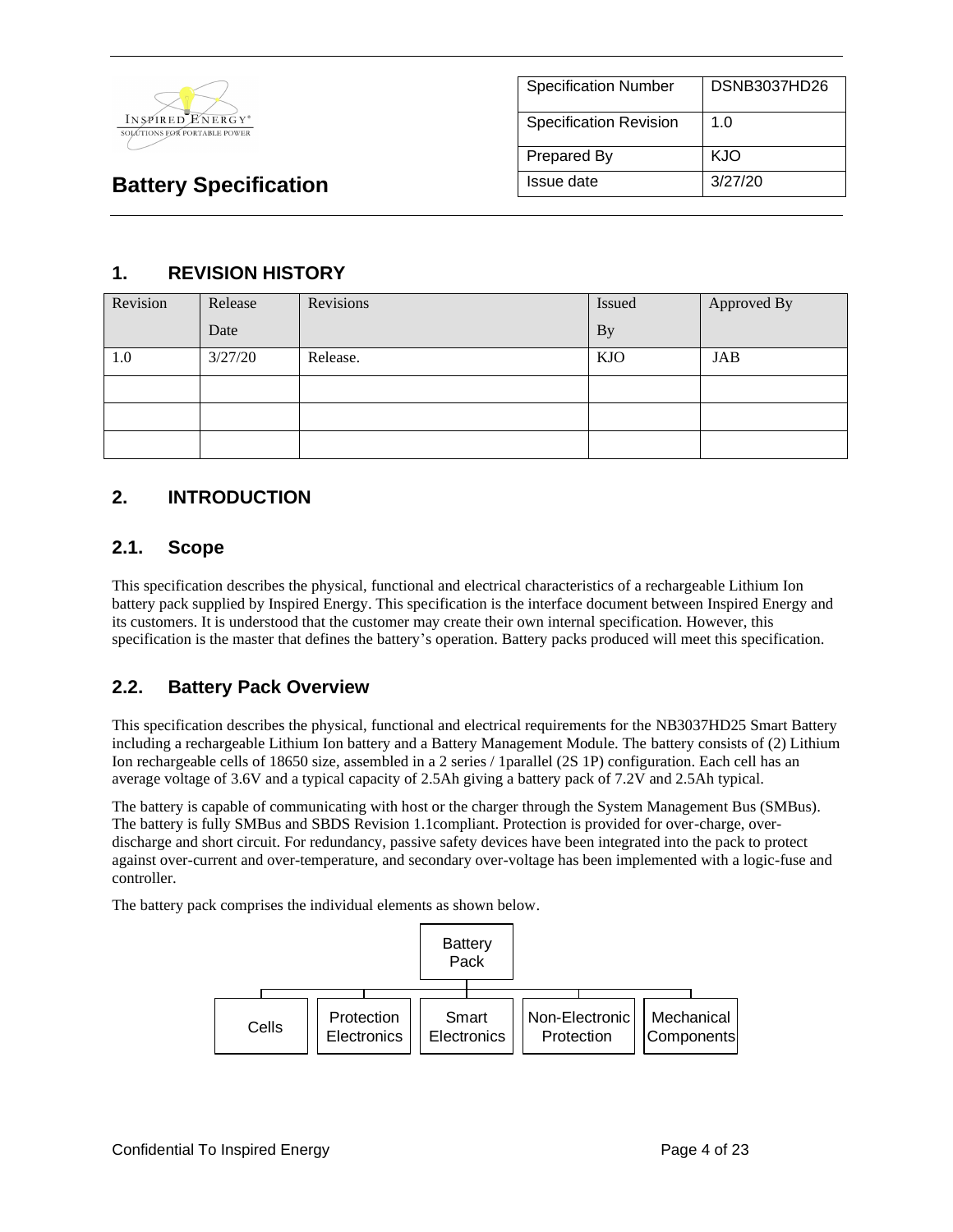

| <b>Specification Number</b>   | <b>DSNB3037HD26</b> |
|-------------------------------|---------------------|
| <b>Specification Revision</b> | 1.0                 |
| <b>Prepared By</b>            | KJO                 |
| Issue date                    | 3/27/20             |

### **2.3. General Precautions**

### 2.3.1. Handling

- Avoid shorting the battery
- Do not immerse in water.
- Do not disassemble or deform the battery
- Do not expose to, or dispose of the battery in fire.
- Avoid excessive physical shock or vibration.
- Keep out of the reach of children.
- Never use a battery that appears to have suffered abuse.

### 2.3.2. Charge & Discharge

- Battery must be charged in appropriate charger only.
- Never use a modified or damaged charger.
- Specified product use only.

#### 2.3.3. Storage

Store in a cool, dry and well-ventilated area.

#### 2.3.4. Disposal

• Regulations vary for different countries. Dispose of in accordance with local regulations.

#### **3. REQUIREMENTS**

#### **3.1. General Requirements**

#### 3.1.1. Nominal Voltage

The battery nominal operating voltage is 7.2V.

#### 3.1.2. Rated Capacity

The initial capacity is  $\geq$  2470mAh (based on a CV charge of 8.4V  $\pm$  50mV with a current limit of 1500mA and a 520mA discharge to 5.00V @ 25C, within 1 hour of charge).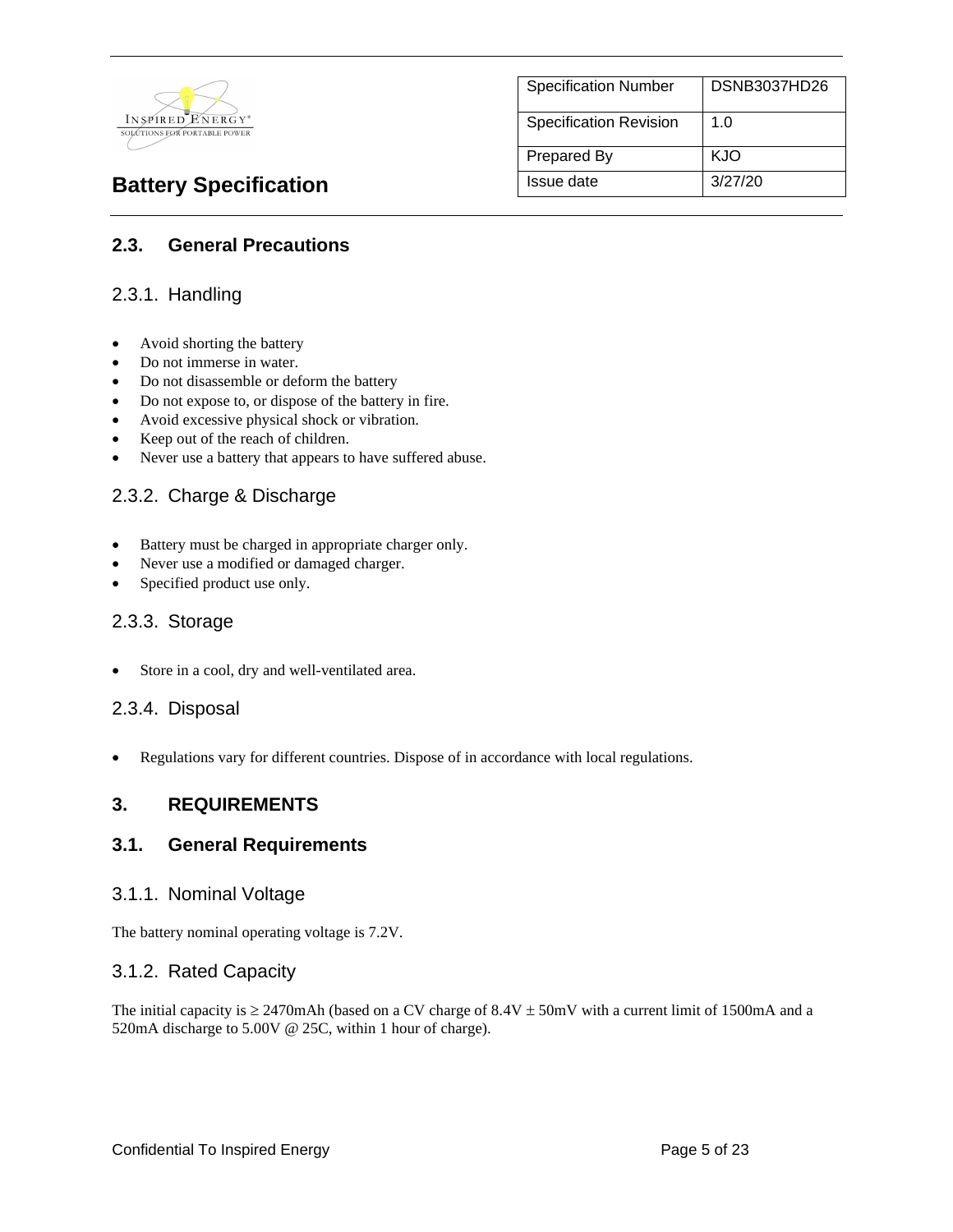

### 3.1.3. Initial Impedance

The internal impedance of a fully charged battery shall be  $\lt$  125m $\Omega$  when measured across the positive and negative battery terminals at 1kHz at 20°C.

#### 3.1.4. Discharge -30C to +60C

Discharge Temperature Limits: As shown below,  $\leq 80\%RH$ 

The battery shall be capable of continuous discharge within the Operating Boundary as shown in the graph below.

Host devices should be designed for a controlled shutdown following battery notification of termination by the battery sending TERMINATE\_DISCHARGE alarm, prior to protection circuit cut-off.



### **Discharge Operating Limits**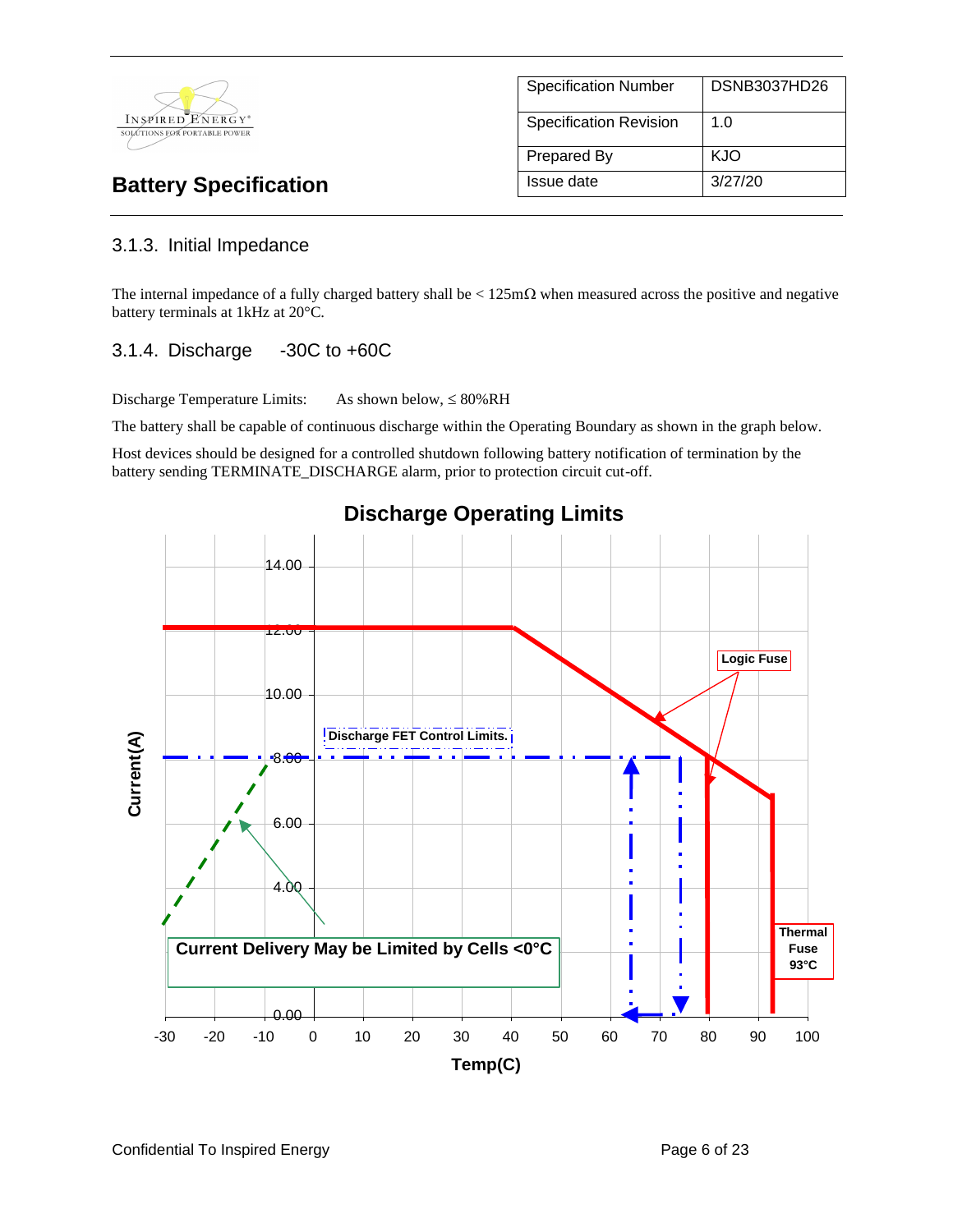

### 3.1.5. Charge 0C to 45C

Charge Temperature Limits: As Shown below,  $\leq 80\%RH$ 

The battery shall be capable of continuous charge at 8.4V, as shown in the graph below. A dedicated level II or level III smart battery charger is required to charge the battery. Using this type of charger, the battery will request appropriate charging Voltage and Current from the smart battery charger.

The FULLY\_CHARGED bit in the BatteryStatus() will be set when the charging current tapers down under 110mA while charging at 8.4V.



NOTE: If not charging & temperature  $> 45C$  then the battery enters Charge-Inhibit where ChargingCurrent() = 0 until temperature  $\leq 44C$ .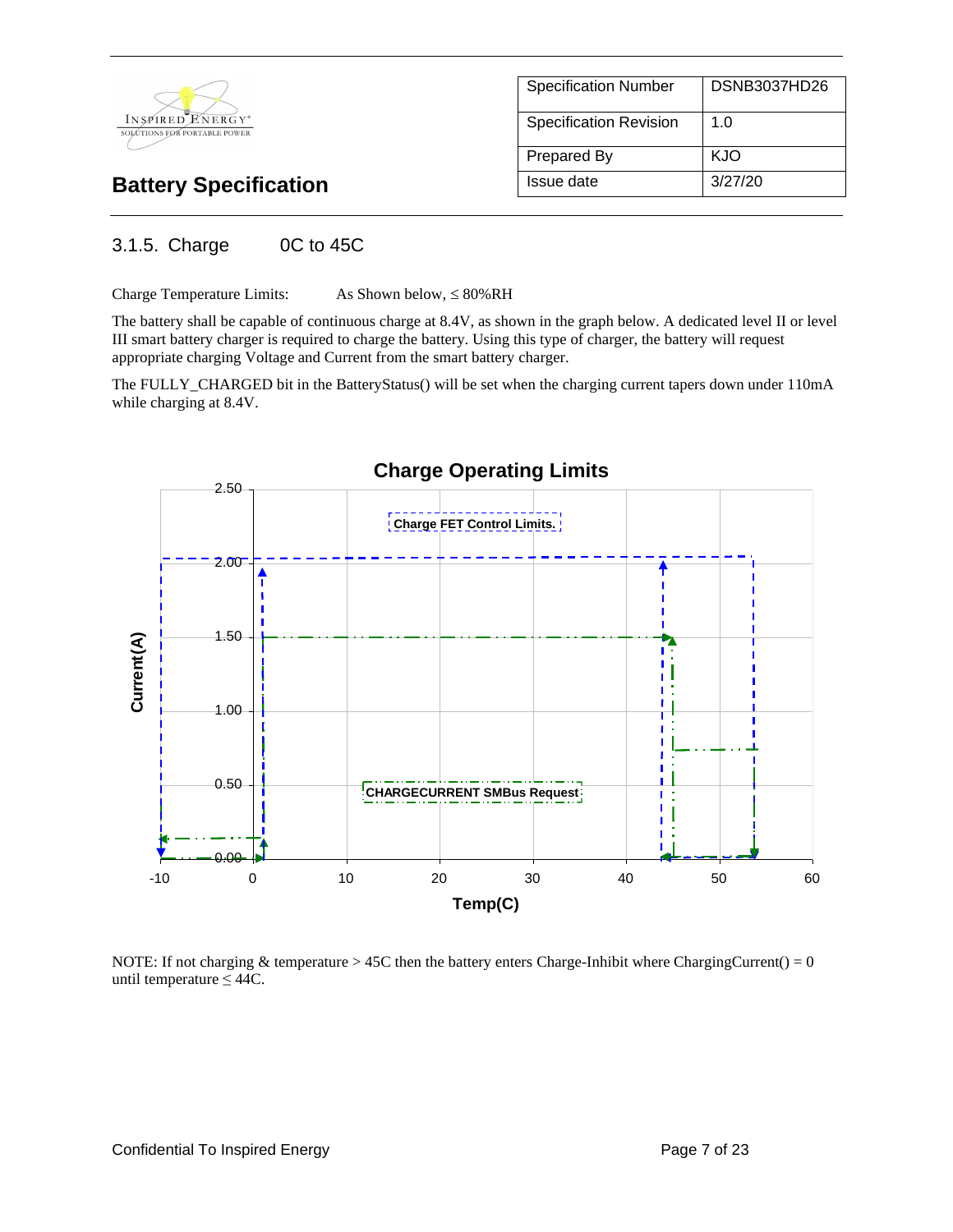|                                                  | <b>Specification Number</b>   | DSNB3037HD26 |
|--------------------------------------------------|-------------------------------|--------------|
| INSPIRED ENERGY*<br>SOLUTIONS FOR PORTABLE POWER | <b>Specification Revision</b> | 1.0          |
|                                                  | Prepared By                   | <b>KJO</b>   |
| <b>Battery Specification</b>                     | Issue date                    | 3/27/20      |

#### Charge Voltage Limits:

If the lowest cell voltage in the battery drops below 3000mV, the battery enters a pre-charge state where only 150mA is requested until all cell voltages in the pack have reached 3100mV. Once all cell voltages are ≥3100mV, the pack will resume typical charge behavior so long as the previous condition isn't still met. At 4200mV, the battery will have reached termination voltage and the charge current will begin to taper.



# **Charge Operating Limits**

NOTE: The charging current requested from 3.0 to 4.2 V is defined by the temperature of the pack as shown in the preceding charge operating limits graph in this section. A 1.5A charge current is shown in this graph to represent the current defined by said graph.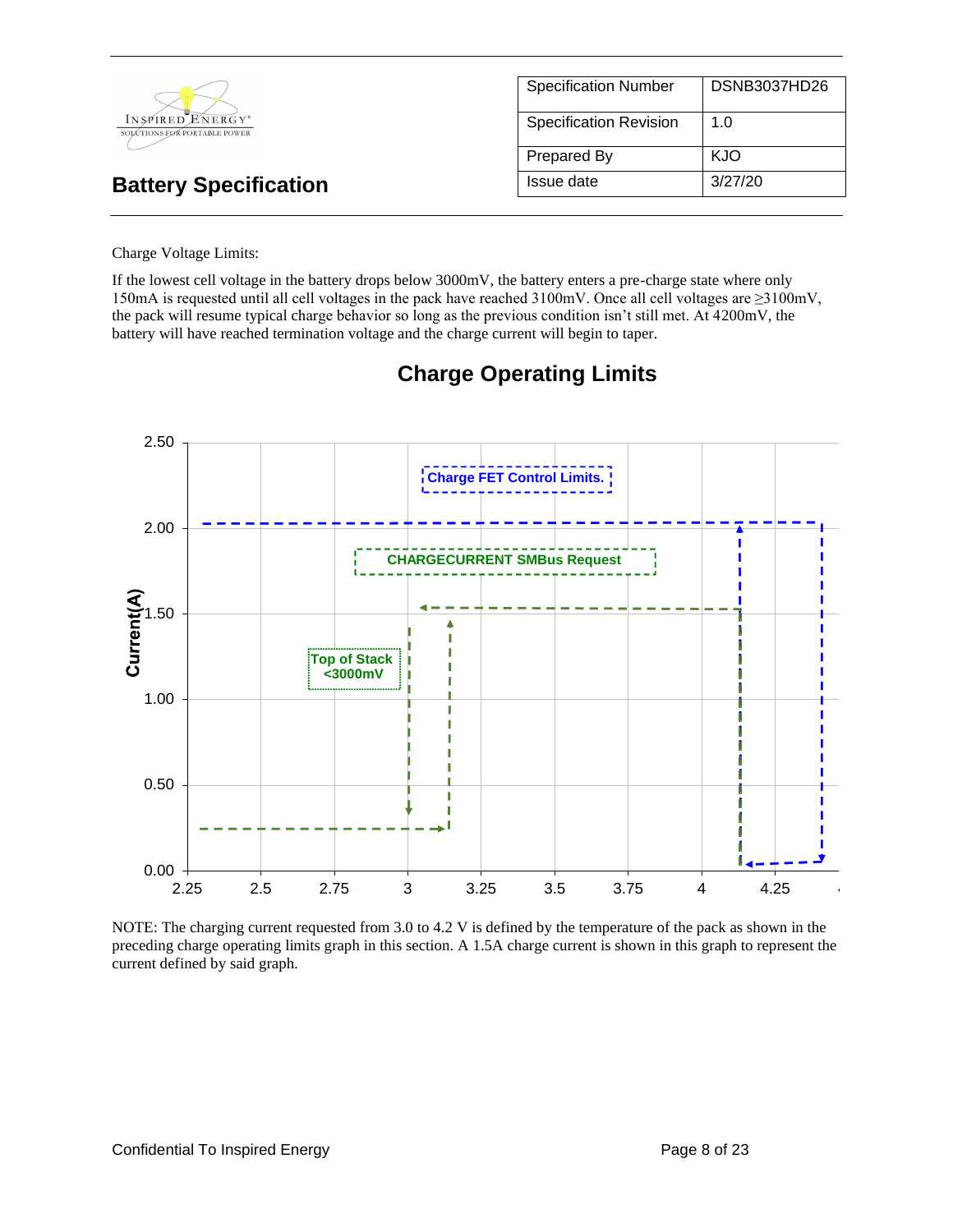

| <b>Specification Number</b> | DSNB3037HD26 |
|-----------------------------|--------------|
| Specification Revision      | 1.0          |
| Prepared By                 | KJO          |
| Issue date                  | 3/27/20      |

### 3.1.6. Storage

Storage Temperature Limits:  $-20^{\circ}C$  to  $60^{\circ}C \le 80\%RH$ 

The battery packs should be stored in an environment with low humidity, free from corrosive gas at a recommended temperature range <21°C. Extended exposure to temperatures above 45°C could degrade battery performance and life.

### 3.1.7. Terminal Specifications

| Terminal | Legend         | Description                                                                     |
|----------|----------------|---------------------------------------------------------------------------------|
|          | $^{(+)}$       | Positive side of battery                                                        |
| 2        | (C)            | SMBus Clock. Internally a $1M\Omega$ resistor is connected between (C) and (-). |
| 3        | (D)            | SMBus Data. Internally a $1M\Omega$ resistor is connected between (D) and (-).  |
|          | $(\mathsf{T})$ | $300\Omega \pm 5\%$ resistor connected between (T) and (-).                     |
| 5        | $(\hbox{--})$  | Negative Side Of Battery                                                        |

See Mechanical Drawing for orientation of contacts J1-1,5

• A key slot is also present on each pack for mechanical alignment adjacent to the positive terminal.

• The SMBus Clock and data lines require separate pull-ups to system logic voltage, NOT the battery voltage. Typically a  $15K\Omega$  pull-up resistor is used, but please refer to the SMBus Specification for additional information.

### **3.2. Fuel-Gauge Electronics**

### 3.2.1. Overview Of Operation

The battery is capable of communicating with host or the charger through the System Management Bus (SMBus). The battery is fully SMBus and SBDS Revision 1.1 compliant. An 8-bit Reduced Instruction Set CPU (RISC) is used to process the core algorithms and perform operations required for battery monitoring. Charge and discharge current, cell and pack voltages, and pack temperature are all measured using an integrated analog to digital converter at 14-bit to 16-bit effective resolution.

The battery pack uses a system level approach to optimize the performance of the battery. It's primary functions are to provide fuel gauging and software based charge control, and to ensure safe operation throughout the life cycle of the battery.

The fuel gauge determines the State-Of-Charge (SOC) by integrating the input and output current and using impedance tracking to accurately track the available capacity of the attached battery. To achieve the desired fuelgauging accuracy, high-performance analog peripherals are used to monitor capacity change, battery impedance, open-circuit voltage and temperature. These factors are continually applied to account for battery non-linearity and environmental conditions. This approach provides the user a meaningful and repeatable capacity measure with minimal risk of overstating run time. Visually, the SOC can be obtained from the 5-segment LCD panel on the end of the battery opposite to the connector. This LCD panel is always-on.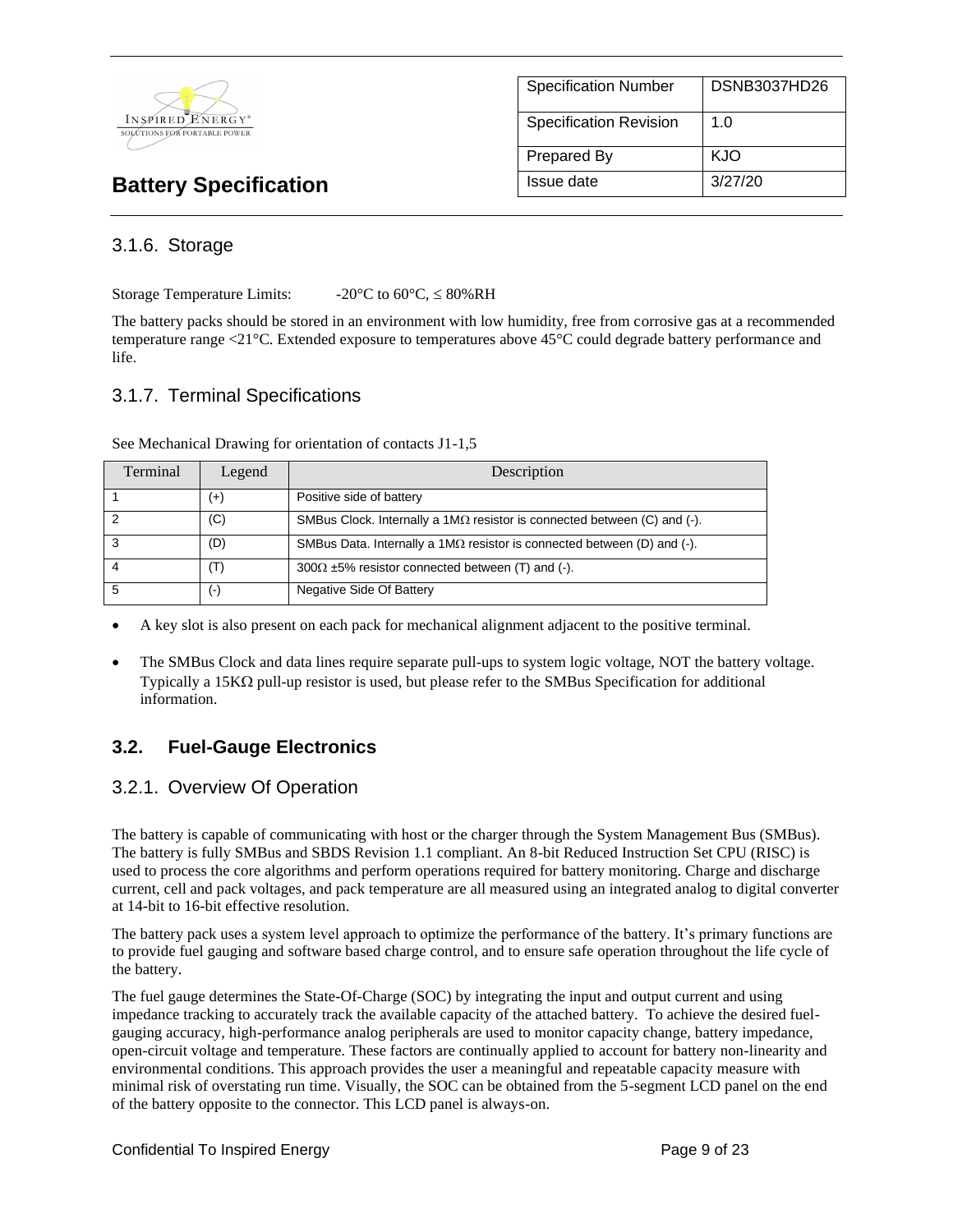|                                                  | <b>Specification Number</b>   | DSNB3037HD26 |
|--------------------------------------------------|-------------------------------|--------------|
| INSPIRED ENERGY*<br>SOLÚTIONS FOR PORTABLE POWER | <b>Specification Revision</b> | 1.0          |
|                                                  | Prepared By                   | <b>KJO</b>   |
| <b>Battery Specification</b>                     | Issue date                    | 3/27/20      |

Charge control is used to provide optimal and safe charging requests to an SMBus level II or level III charger.

The system has two modes of operation; normal and shutdown. In normal mode, measurements, calculations, protection decisions and data updates are made on 1 sec intervals. Between these intervals, the electronics enters a reduced power mode. Shutdown mode occurs when the battery voltage falls below 2.3V/cell. In this mode, parasitic current is reduced to a minimum by shutting down the micro-controller and all associated circuitry. If this should happen, the battery will require an initial low current charge to bring the battery voltage back up before normal operation will resume.





### 3.2.2. DC Specifications

| Parameter                          | Limits     | <b>Remarks</b>                                    |
|------------------------------------|------------|---------------------------------------------------|
| Active mode current consumption    | $< 750$ uA | When a host is detected (charging, discharging or |
|                                    |            | communications).                                  |
| Shut-down mode current consumption | <1uA       | Any cell voltage falls below 2300mV.              |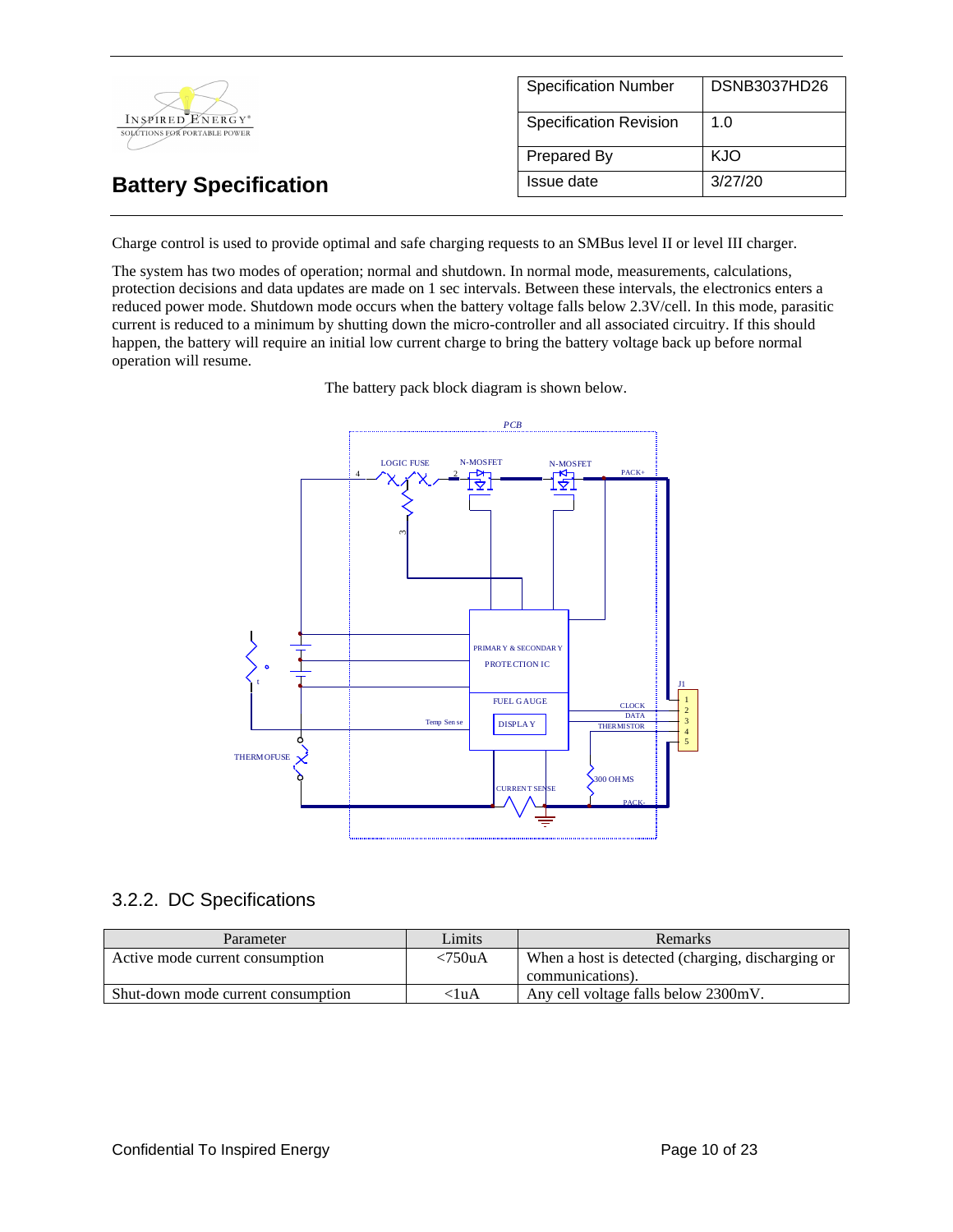

| <b>Specification Number</b>   | <b>DSNB3037HD26</b> |
|-------------------------------|---------------------|
| <b>Specification Revision</b> | 1. $\Omega$         |
| <b>Prepared By</b>            | KJO                 |
| Issue date                    | 3/27/20             |

### 3.2.3. Measurement Accuracy

#### 3.2.3.1.Voltage

The voltage measurements have a resolution of 1mV. The absolute accuracy of the reading is  $\pm 0.7\%$  over the operating range. Note that measurements are made at the cell stack (not the pack connector). Therefore internal resistance drops due to the shunt, safety components, and contact resistance are not taken into consideration.

### 3.2.3.2.Temperature

The internal pack temperature is measured by an on-chip temperature sensor in thermal contact with the cell stack. Temperature readings have a resolution of 0.1°K. The absolute accuracy is ±3°K over an operating range of -30°C to  $+80^{\circ}$ C.

### 3.2.3.3.Current

The current measurements have a resolution of 1mA. The absolute accuracy of the reading is  $\pm 0.7\%$  or  $\pm 3$ mA whichever is greater over the operating range. A guard band has been imposed around zero current (-5mA to  $+5mA$ ).

#### 3.2.4. LCD Indication

The battery can directly display the capacity information. The battery capacity is displayed as the relative SOC. Each LCD segment represents 20 percent of the full charge capacity. The LCD pattern definition is given in the table below. If the battery voltage is low, there will be no LCD indication. During charge, the most significant segment will blink.

| Capacity       | <b>LCD</b> Segments |   |  |   |
|----------------|---------------------|---|--|---|
|                |                     | 2 |  | 5 |
| $0\% - 19\%$   |                     |   |  |   |
| $20\% - 39\%$  |                     |   |  |   |
| $40\% - 59\%$  |                     |   |  |   |
| $60\% - 79\%$  |                     |   |  |   |
| $80\% - 100\%$ |                     |   |  |   |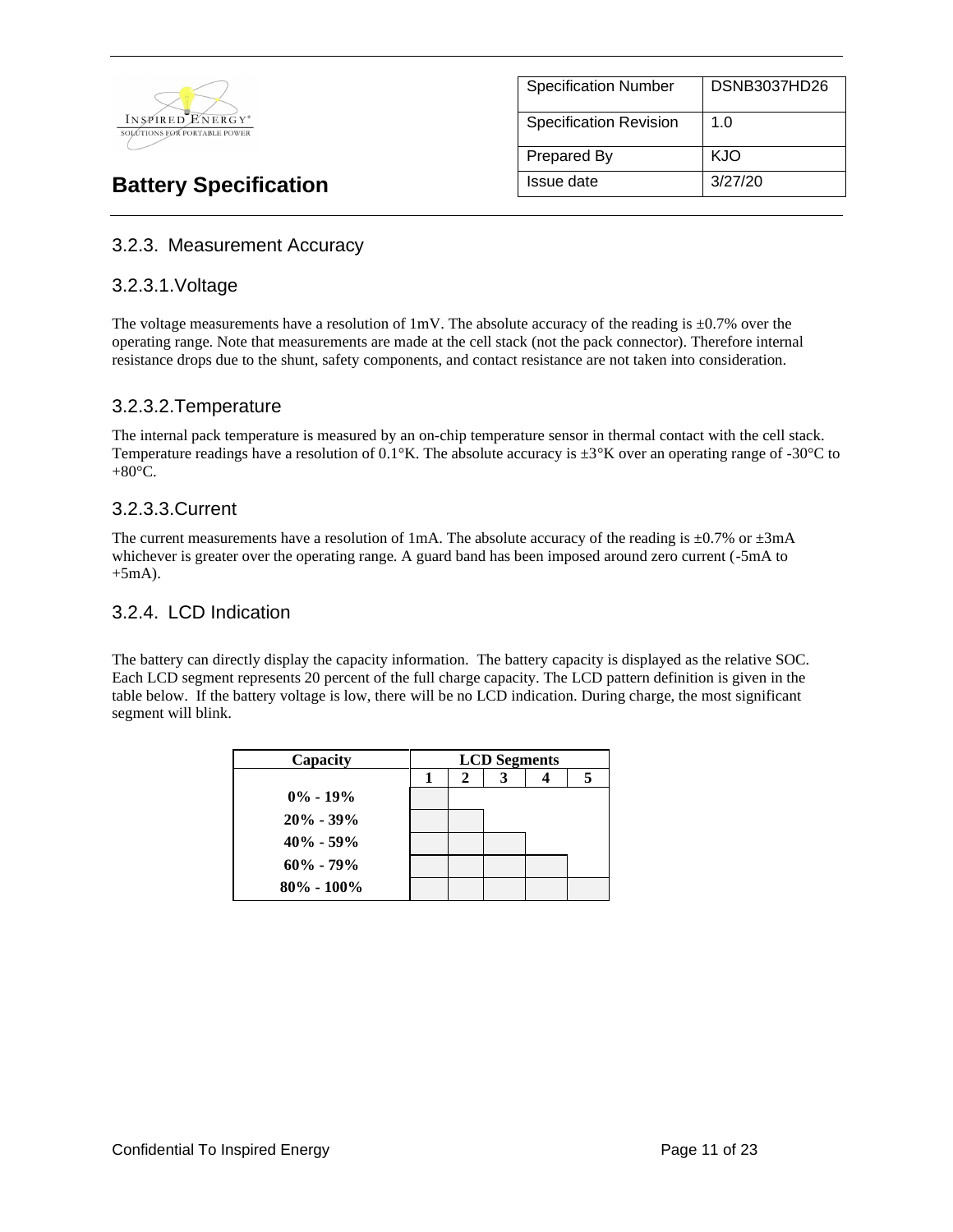

| <b>Specification Number</b>   | <b>DSNB3037HD26</b> |
|-------------------------------|---------------------|
| <b>Specification Revision</b> | 1.0                 |
| Prepared By                   | KJO                 |
| Issue date                    | 3/27/20             |

### **3.3. SMBus and SBD Parameters**

#### 3.3.1. Overview Of Operations

The battery is fitted with a microprocessor and associated circuitry for communication with an external host device and/or smart battery charger. Reference should be made to the following specifications when reading this section:

- System Management Bus Specification (Rev 1.1, Dec 11, 1998) with the exception that it is necessary to wait at least 150uS between battery message transactions.
- Smart Battery Data Specification (Rev 1.1, Dec 15, 1998)
- Smart battery Charger Specification (Rev 1.0, June 27, 1996)

### 3.3.2. SMBus Logic Levels

| Symbol                                                      | Parameter                    | Limits |     | Units |
|-------------------------------------------------------------|------------------------------|--------|-----|-------|
|                                                             |                              | Min    | Max |       |
| $V_{\rm ii}$                                                | Data/Clock input low voltage |        | 0.8 |       |
| Data/Clock input high voltage<br>$\mathsf{V}_{\mathsf{ih}}$ |                              | 2.1    | 5.5 |       |
| Data/Clock output low voltage<br>Vol                        |                              |        | 0.4 |       |

### 3.3.3. SMBus Data Protocols

SMBus Interface complies with SBS Specification Version 1.1. The battery pack includes a simple bi-directional serial data interface. A host processor uses the interface to access various battery pack registers.

The interface uses a command-based protocol, where the host processor sends the battery address command byte to the battery pack. The command directs the battery pack to either store the next data received to a register specified command byte or output the data specified by the command byte.

### 3.3.4. SMBus Host-to-Battery Message Protocol

The Bus Host communicates with the battery pack using one of three protocols:

- Write Word
- Read Word
- Read Block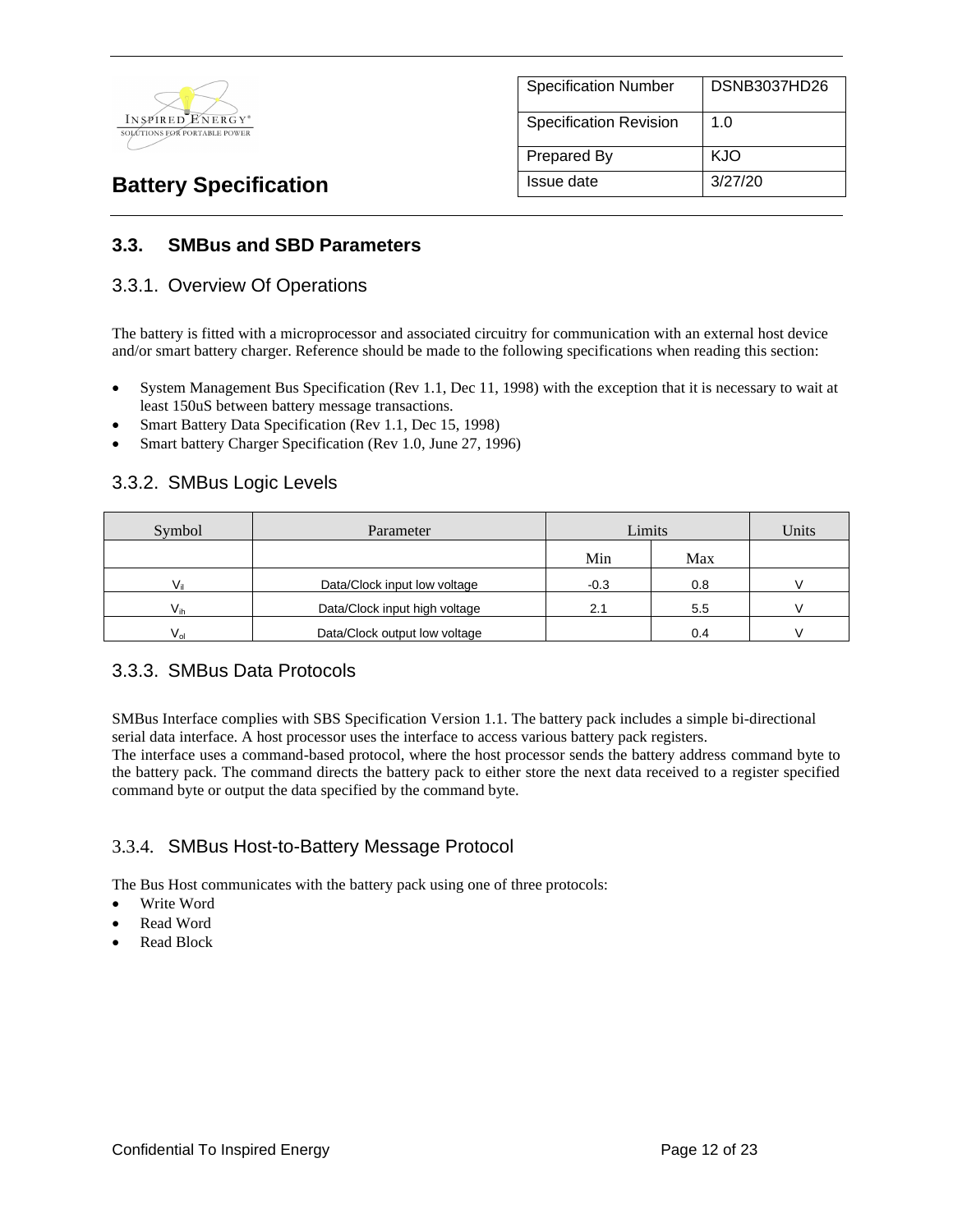|                                                  | <b>Specification Number</b>   | DSNB3037HD26 |
|--------------------------------------------------|-------------------------------|--------------|
| INSPIRED ENERGY*<br>SOLUTIONS FOR PORTABLE POWER | <b>Specification Revision</b> | 1.0          |
|                                                  | Prepared By                   | KJO          |
| <b>Battery Specification</b>                     | Issue date                    | 3/27/20      |

### 3.3.4.1.Write Word

The first byte of a Write Word access is the command code. The next two Bytes are the data to be written. In this example the master asserts the slave device address followed by the write bit. The device acknowledges and the master delivers the command code. The slave again acknowledges before the master sends the data word (low byte first). The slave acknowledges each byte according to the I²C specification, and the entire transaction is finished with a stop condition.



### 3.3.4.2.Read Word

Reading data is slightly more complex than writing data. First the host must write a command to the slave device. Then it must follow that command with a repeated start condition to denote a read from that device's address. The slave then returns two bytes of data.

Note that there is not a stop condition before the repeated start condition, and that a "Not Acknowledge" signifies the end of the read transfer.



SMBus Host (master) Smart Battery (slave)

### 3.3.4.3.Block Read

The Block Read begins with a slave address and a write condition. Then it must follow that command with a repeated start condition to denote a read from that device's address. After the repeated start the slave issues a byte count that describes how many data bytes will follow in the message. If a slave had 20 bytes to send, the first byte would be the number 20 (14h), followed by the 20 bytes of data. The byte count may not be 0. A Block Read can transfer a maximum of 32 bytes.

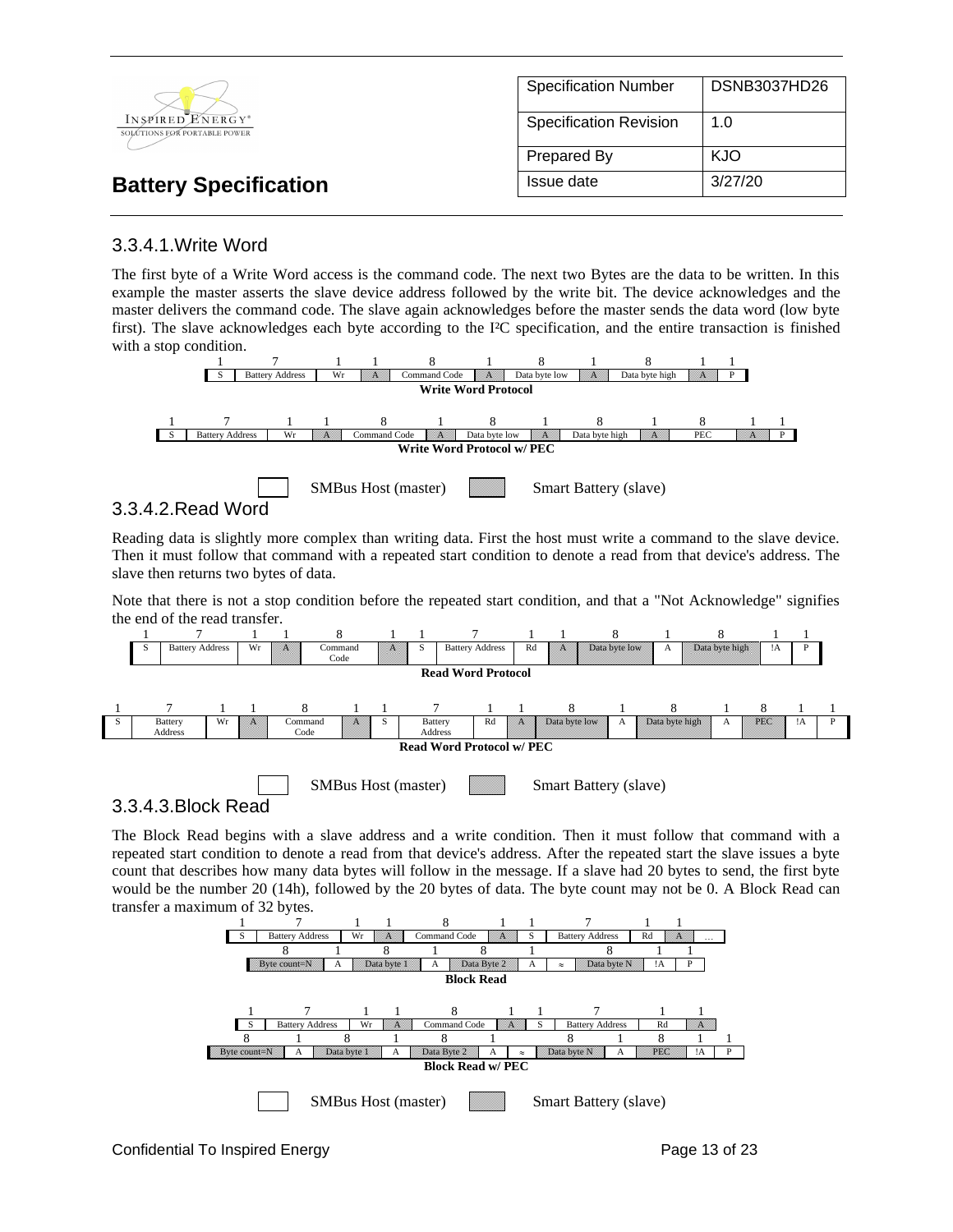|                                                  | <b>Specification Number</b>   | DSNB3037HD26 |
|--------------------------------------------------|-------------------------------|--------------|
| INSPIRED ENERGY*<br>SOLUTIONS FOR PORTABLE POWER | <b>Specification Revision</b> | 1.0          |
|                                                  | Prepared By                   | <b>KJO</b>   |
| <b>Battery Specification</b>                     | Issue date                    | 3/27/20      |

### 3.3.5. SMBus Battery-to-Charger Message Protocol

The Smart Battery, acting as an SMBus master will dynamically alter the charger characteristics of the Smart Charger, behaving as an SMBus slave using the SMBus Write Word protocol. Communication begins with the Smart Charge's address, followed by a Command Code and a two byte value. The Smart Charger adjust its output to correspond with the request.



### 3.3.6. SMBus Battery Critical Message Protocol

A Smart Battery to SMBus Host or Smart Charger message is sent using the SMBus Write Word protocol. Communication begins with the SMBus Host's or Smart Battery Charger's address, followed by the Smart Battery's address which replaces the Command Code. The SMBus Host or Smart Charger can now determine that the Smart Battery was the originator of the message and that the following 16 bits are its status.



3.3.7.

### 3.3.8. Host To Battery Messages (Slave Mode)

The Host acting in the role of bus master uses the read word, write word, and read block protocols to communicate with the battery, operating in slave mode.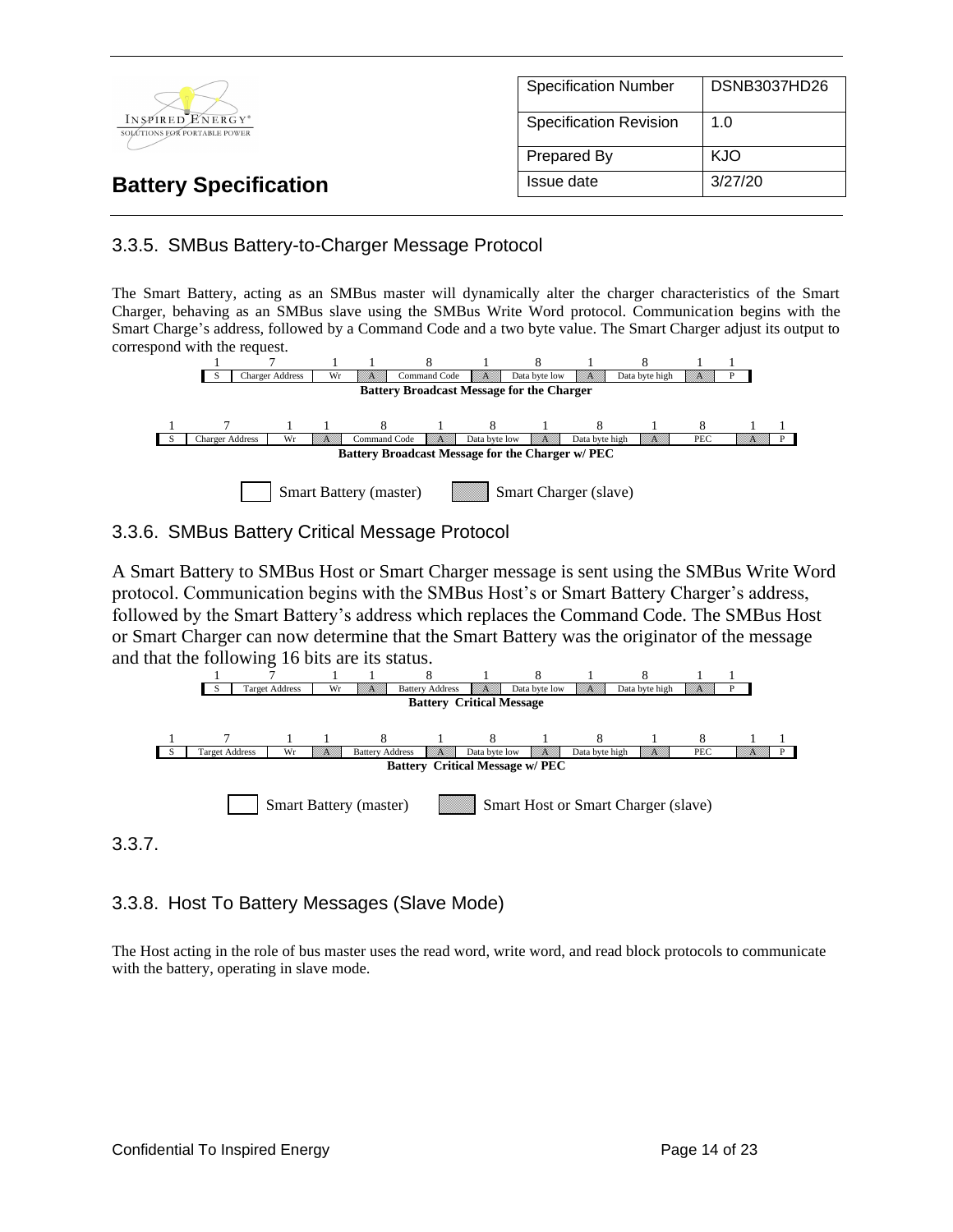

| <b>Specification Number</b>   | <b>DSNB3037HD26</b> |
|-------------------------------|---------------------|
| <b>Specification Revision</b> | 1. $\Omega$         |
| <b>Prepared By</b>            | KJO                 |
| Issue date                    | 3/27/20             |

### **Host-to-Battery Messages**

| Function                 | Command | Description                                                                                                                                                                                                                              | Unit              | Access       | Default          |
|--------------------------|---------|------------------------------------------------------------------------------------------------------------------------------------------------------------------------------------------------------------------------------------------|-------------------|--------------|------------------|
|                          | Code    |                                                                                                                                                                                                                                          |                   |              | (POR)            |
| ManufacturerAccess()     | 0x00    |                                                                                                                                                                                                                                          |                   | r/w          |                  |
| RemainingCapacityAlarm() | 0x01    | Remaining Capacity Alarm Threshold                                                                                                                                                                                                       | mAh               | r/w          | 260              |
| RemainingTimeAlarm()     | 0x02    | Remaining Time Alarm Threshold.                                                                                                                                                                                                          | minutes           | r/w          | 10               |
| BatteryMode()            | 0x03    | <b>Battery Operational Modes.</b>                                                                                                                                                                                                        | <b>Bit flags</b>  | r/w          | 0x0081           |
| AtRate()                 | 0x04    | This function is the first half of a two-function call-set used to<br>set the AtRate value used in calculations made by the<br>AtRateTimeToFull(), AtRateTimeToEmpty(), and<br>AtRateOK() functions.                                     | mA                | r/w          | $\Omega$         |
| AtRateTimeToFull()       | 0x05    | Returns the predicted remaining time to fully charge the<br>battery at the AtRate() value.                                                                                                                                               | minutes           | $\mathsf{r}$ | 65535            |
| AtRateTimeToEmpty()      | 0x06    | Returns the predicted remaining operating time if the battery<br>is discharged at the AtRate() value.                                                                                                                                    | minutes           | $\mathbf{r}$ | 65535            |
| AtRateOK()               | 0x07    | Returns a Boolean value that indicates whether or not the<br>battery can deliver the AtRate value of additional energy for<br>10 seconds. If the AtRate() value is zero or positive, the<br>AtRateOK() function will ALWAYS return TRUE. | boolean           | $\mathbf{r}$ | $\mathbf{1}$     |
| Temperature()            | 0x08    | Returns the pack's internal temperature.                                                                                                                                                                                                 | $0.1$ °K          | $\mathbf{r}$ |                  |
| Voltage()                | 0x09    | Returns the battery's voltage (measured at the cell stack)                                                                                                                                                                               | mV                | r            |                  |
| Current()                | 0x0a    | Returns the current being supplied (or accepted) through the<br>battery's terminals.                                                                                                                                                     | mA                | r            | $\Omega$         |
| AverageCurrent()         | 0x0b    | Returns a rolling average based upon the last 64 samples of<br>current.                                                                                                                                                                  | mA                | r.           | $\Omega$         |
| MaxError()               | 0x0c    | Returns the expected margin of error.                                                                                                                                                                                                    | percent           | $\mathsf{r}$ | 100              |
| RelativeStateOfCharge()  | 0x0d    | Returns the predicted remaining battery capacity expressed<br>as a percentage of FullChargeCapacity().                                                                                                                                   | percent           | r            | $\Omega$         |
| AbsoluteStateOfCharge()  | 0x0e    | Returns the predicted remaining battery capacity expressed<br>as a percentage of DesignCapacity().                                                                                                                                       | percent           | r.           | $\mathbf 0$      |
| RemainingCapacity()      | 0x0f    | Returns the predicted remaining battery capacity.                                                                                                                                                                                        | mAh               | r            | $\mathbf 0$      |
| FullChargeCapacity()     | 0x10    | Returns the predicted battery capacity when fully charged.                                                                                                                                                                               | mAh               | r.           |                  |
| RunTimeToEmpty()         | 0x11    | Returns the predicted remaining battery life at the present<br>rate of discharge.                                                                                                                                                        | minutes           | r            | 65535            |
| AverageTimeToEmpty()     | 0x12    | Returns the rolling average of the predicted remaining<br>battery life.                                                                                                                                                                  | minutes           | r            | 65535            |
| AverageTimeToFull()      | 0x13    | Returns the rolling average of the predicted remaining time<br>until the battery reaches full charge.                                                                                                                                    | minutes           | r.           | 65535            |
| ChargingCurrent()        | 0x14    | Returns the battery's desired charging rate.                                                                                                                                                                                             | mA                | r.           | 1500             |
| ChargingVoltage()        | 0x15    | Returns the battery's desired charging voltage.                                                                                                                                                                                          | mV                | r.           | 8400             |
| BatteryStatus()          | 0x16    | Returns the battery's status word.                                                                                                                                                                                                       | <b>Bit flags</b>  | $\mathbf{r}$ | 0x2C0            |
| CycleCount()             | 0x17    | Returns the number of charge/discharge cycles the battery<br>has experienced. A charge/discharge cycle is defined as: an<br>amount of discharge approximately equal to the value of<br>DesignCapacity.                                   | cycles            | r            | $\Omega$         |
| DesignCapacity()         | 0x18    | Returns the theoretical capacity of the new battery.                                                                                                                                                                                     | mAh               | r            | 2600             |
| DesignVoltage()          | 0x19    | Returns the theoretical voltage of a new battery.                                                                                                                                                                                        | mV                | r.           | 7200             |
| SpecificationInfo()      | 0x1a    | Returns the version number of the SBDS the battery pack<br>supports, as well as voltage and current scaling information.                                                                                                                 | Formatted<br>word | r.           | 0x0031           |
| ManufacturerDate()       | 0x1b    | Returns the date the electronics was manufactured.                                                                                                                                                                                       | Formatted<br>word | r.           |                  |
| SerialNumber()           | 0x1c    | Returns the electronics serial number.                                                                                                                                                                                                   | number            | r            |                  |
| Reserved                 | 0x1d    |                                                                                                                                                                                                                                          |                   | r            |                  |
|                          | 0x1f    |                                                                                                                                                                                                                                          |                   |              |                  |
| ManufacturerName()       | 0x20    | Returns a character array containing the manufacture's<br>name.                                                                                                                                                                          | string            | r.           | <b>INSPIREDE</b> |
| DeviceName()             | 0x21    | Returns a character array that contains the battery's name.                                                                                                                                                                              | string            | r.           | NB3037HD26       |
| DeviceChemistry()        | 0x22    | Returns a character array that contains the battery's<br>chemistry.                                                                                                                                                                      | string            | r            | NiCoMn           |
| ManufacturerData()       | 0x23    | Returns data specific to the manufacture.                                                                                                                                                                                                |                   | r            |                  |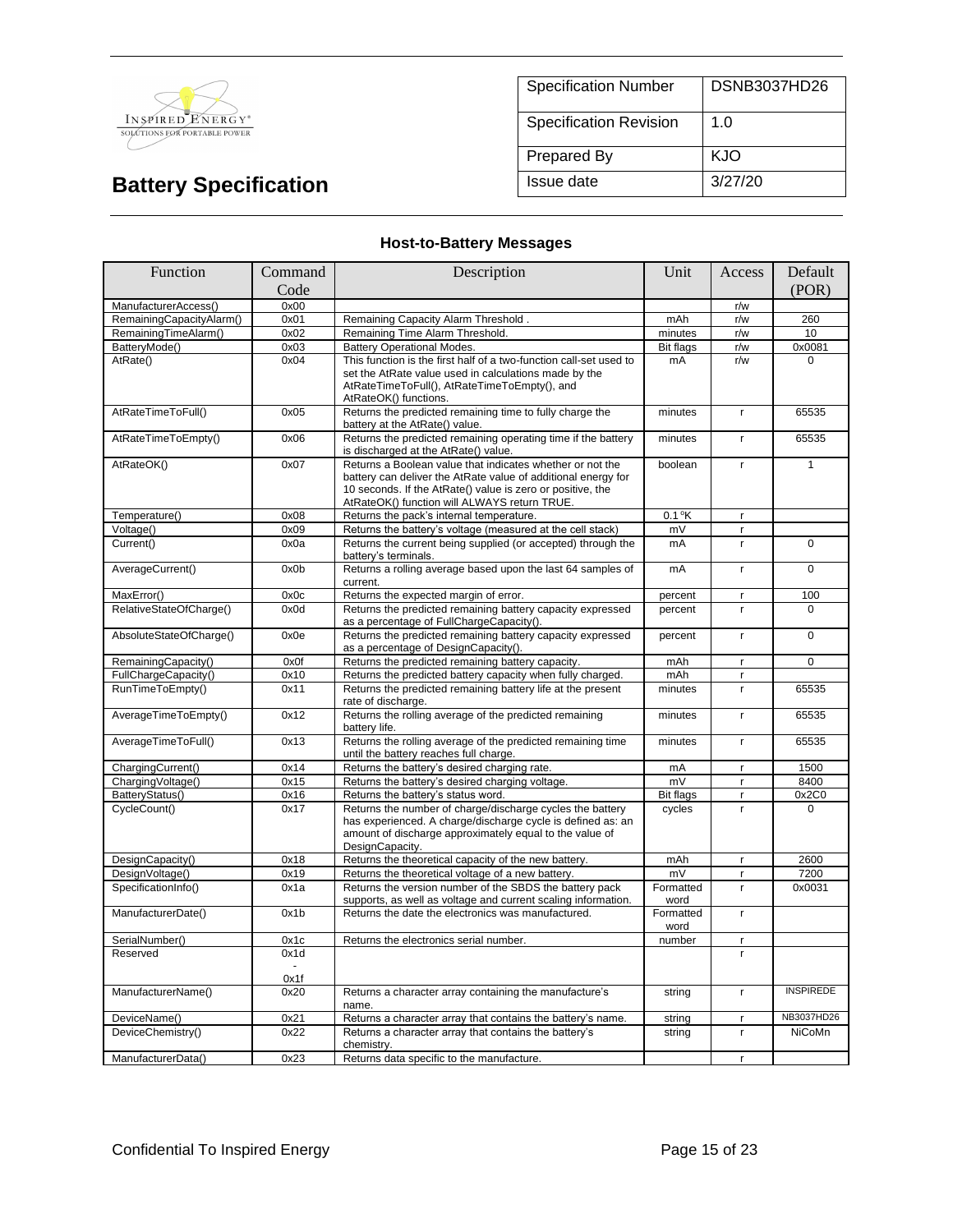

### 3.3.9. Battery To Charger Messages (Master Mode)

The battery, acting in the role of a bus master, uses the write word protocol to communicate with the charger, operating in slave mode. If the CHARGER\_MODE bit in BatteryMode() is clear, the Battery will broadcast Charger request information every 10 to 60 seconds.

#### **Battery-to-Charger Messages**

| Function          | $\sim$<br>Code<br>command | <b>Description</b>                                        | $  -$<br>∪nıt | Access |
|-------------------|---------------------------|-----------------------------------------------------------|---------------|--------|
| ChargingCurrent() | 0x14                      | Sends the desired charging rate to the battery charger    | mΑ            |        |
| ChargingVoltage() | 0x15                      | Sends the desired charging voltage to the battery charger | m۱            |        |

### 3.3.10.Critical Messages (Master Mode)

Whenever the Battery detects a critical condition, it takes the role of a bus master and sends AlarmWarning() message to the Host and/ or Charger. The Battery broadcasts the AlarmWarning() message at 10 second intervals until the critical condition(s) has been corrected.

#### **Battery Critical Messages**

| Function       | Command Code | $D$ escription                                                                                        | $\cup$ nıt $\cup$ | Access |
|----------------|--------------|-------------------------------------------------------------------------------------------------------|-------------------|--------|
| AlarmWarning() | 0x16         | This message is to the host and/or charger to notify them that one<br>or more alarm conditions exist. | Formatted<br>word | M      |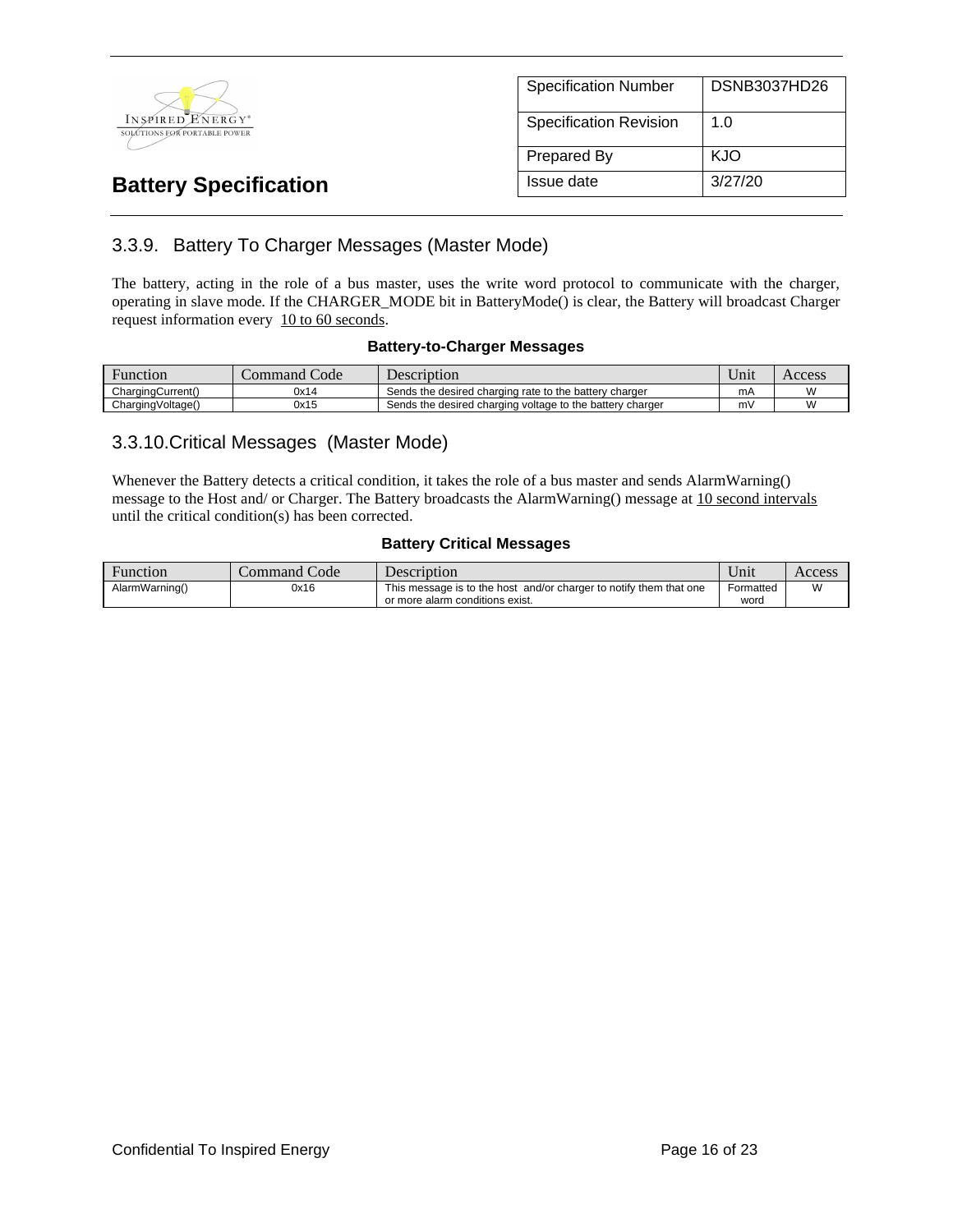

| <b>Specification Number</b>   | <b>DSNB3037HD26</b> |
|-------------------------------|---------------------|
| <b>Specification Revision</b> | 1. $\Omega$         |
| <b>Prepared By</b>            | KJO                 |
| Issue date                    | 3/27/20             |

#### **Alarm Bit Definitions**

| Bit | <b>Battery Status</b>                     | Set When:                                                                                                                                                                                                  | Action When Set:                                                     | Cleared When:                                                                                                                                                                 |
|-----|-------------------------------------------|------------------------------------------------------------------------------------------------------------------------------------------------------------------------------------------------------------|----------------------------------------------------------------------|-------------------------------------------------------------------------------------------------------------------------------------------------------------------------------|
| 15  | OVER CHARGD ALARM                         | RemainingCapacity() exceeds<br>FullChargeCapacity() + 300mAh.                                                                                                                                              | Stop charging.                                                       | A continuous discharge of $\geq$<br>300mAh.                                                                                                                                   |
| 14  | TERMINATE CHARGE ALARM                    | Primary Charge Termination, Cell<br>OverVoltage (COV), Over-Current<br>Charge (OCC), Over-Temp Charge<br>(OTC) conditions.<br>$COV = 4350mV$<br>$OCC = 2000mA$<br>$OTC = 58°C$                             | Stop charging.                                                       | RelativeStateOfCharge() ≤ 95%,<br>COV, OCC or OTC recovery<br>threshold.<br>COV recovery ≤ 4200mV<br>OCC recovery ≤ 200mA for 70sec<br>OTC recovery $\leq 55^{\circ}$ C       |
| 13  | Reserved                                  |                                                                                                                                                                                                            |                                                                      |                                                                                                                                                                               |
| 12  | OVER_TEMP_ALARM                           | Over-Temp Charge (OTC) or Over-<br>Temp discharge (OTD) condition.<br>$OTC = 58°C$<br>$OTD=75^{\circ}C$                                                                                                    | Appropriate FET will<br>be disabled to<br>prevent further<br>action. | OTC or OTD recovery threshold.<br>OTC recovery = $55^{\circ}$ C<br>OTD recovery = $65^{\circ}$ C                                                                              |
| 11  | TERMINATE DISCHARGE ALARM                 | RelativeStateOfCharge() ≤ 0%,<br>Cell Under-Voltage (CUV), Over-<br>Current Discharge (OCD), Over-Temp<br>Discharge (OTD) conditions.<br>$CUV = 2400mV$<br>$OCD = -8000mA$ for 2Sec<br>$OTD = 75^{\circ}C$ | Stop discharging.                                                    | RelativeStateOfCharge() ≥ 1%,<br>CUV., OCD or OTD recovery<br>threshold.<br>CUV recovery $\geq$ 3000mV<br>OCD recovery ≥ -200mA for 70sec<br>OTD recovery $\leq 65^{\circ}$ C |
| 10  | Reserved                                  |                                                                                                                                                                                                            |                                                                      |                                                                                                                                                                               |
| 9   | REMAINING CAPACITY ALARM<br>User settable | RemainingCapacity() <<br>RemainingCapacityAlarm().                                                                                                                                                         | User defined.                                                        | RemainingCapacityAlarm() = $0$ or is<br>$\leq$ Remaining Capcity().                                                                                                           |
| 8   | REMAINING TIME ALARM<br>User settable     | AverageTimeToEmpty() <<br>RemainingTimeAlarm().                                                                                                                                                            | User defined.                                                        | RemainingTimeAlarm() = $0$ or $\leq$<br>AverageTimeToEmpty().                                                                                                                 |

#### **Status Bit Definitions**

| <b>Bit</b> | <b>Battery Status</b>   | Set When:                                                 | Action When Set:  | Cleared When:                       |
|------------|-------------------------|-----------------------------------------------------------|-------------------|-------------------------------------|
|            | INITIALIZED             |                                                           | None.             |                                     |
|            | <b>DISCHARGING</b>      | Battery is not in charge mode.                            | None.             | Battery is in charging mode.        |
|            | <b>FULLY CHARGED</b>    | When the battery detects a primary<br>charge termination. | Stop charging.    | RelativeStateOfCharge() $\leq$ 95%. |
|            | <b>FULLY DISCHARGED</b> | RelativeStateOfCharge() $\leq 0\%$ .                      | Stop discharging. | RelativeStateOfCharge() ≥ 20%.      |

### 3.3.11.Pack Calibration Cycle

The fuel-gauge uses the Impedance Track Technology to measure and calculate the available charge in battery cells. The achievable accuracy is better than 1% error over the lifetime of the battery. Max Error increases by 1% in 20 cycles, e.g., only occasionally is a full charge/discharge learning cycle required to maintain high accuracy.

### **3.4. Protection Electronics**

### 3.4.1. Overview Of Operation

Electronic circuitry is permanently connected within the battery pack to prevent damage if either the charger or host device fails to function correctly. The circuitry also protects the battery if an illegal current source is placed across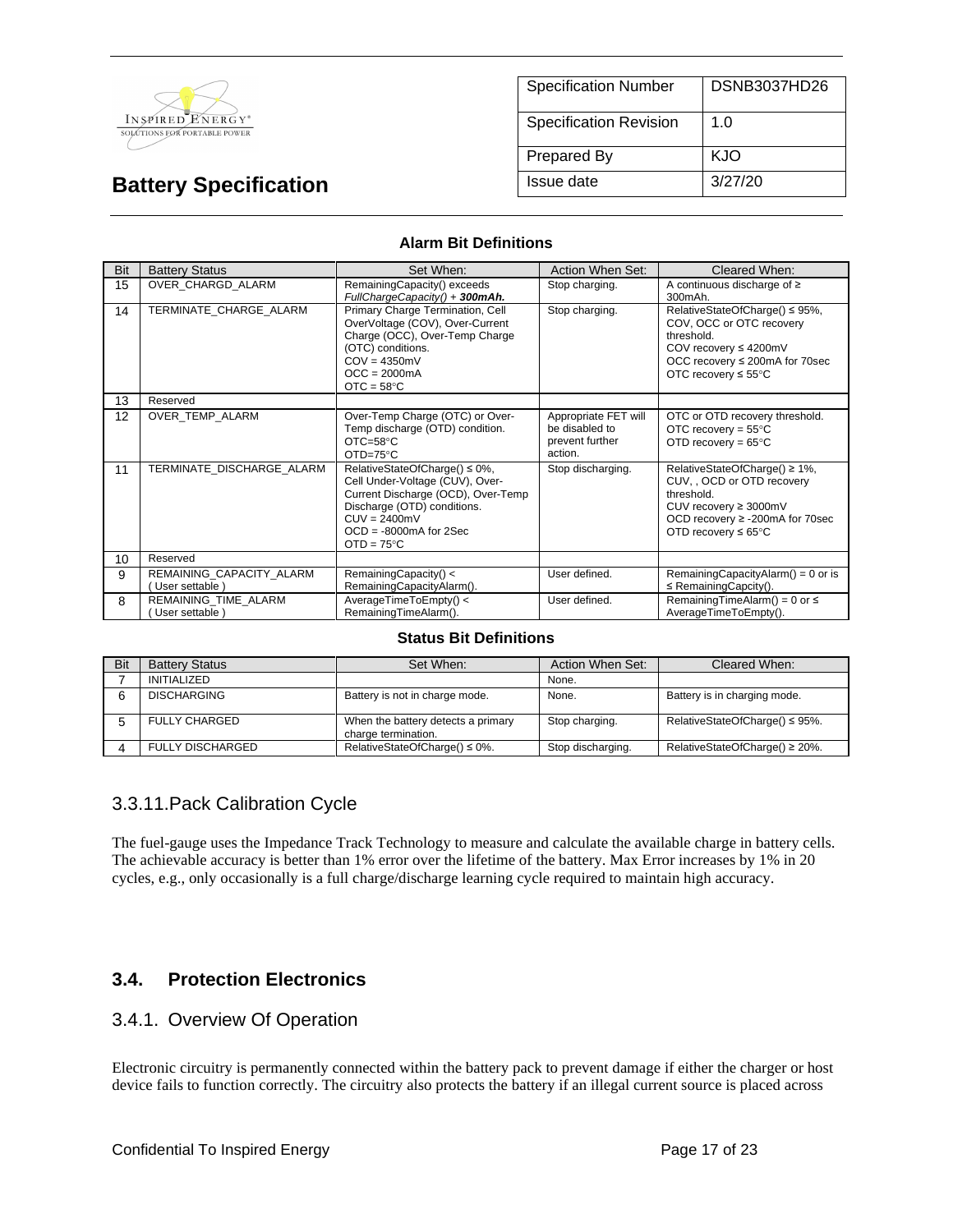

the battery terminals, or an illegal load is connected. Redundant levels of protection have been implemented (the primary protection levels are auto-resettable and the secondary are non-resettable ).

### 3.4.2. Charge Protection

#### Over-Voltage:

The primary protection circuit will prevent the battery from charging if any cell voltage  $\geq$  4350mV. Then, once all cell voltages are  $\leq 4200$ mV, it will allow charging again.

The secondary protection circuit will prevent the battery from charging if any cell voltage  $\geq 4.45V + (-0.05V)$  by blowing a power path logic fuse. The fuse is non-re-settable rendering the battery pack non-functional.

#### Over-temp:

The primary protection circuit also provides over-temperature protection and will prevent the battery from charging at temperatures  $\geq$ 54°C(see paragraph 3.1.5 for ChargeCurrent() request). Then, once the battery temperature has cooled to  $\leq 45^{\circ}$ C, it will again allow charging.

#### Over-Current:

The primary protection circuit also provides continuous over-current protection and will prevent the battery from charging at current  $\geq 2.00$  A. Then, once the average charge current  $\leq 200$  mA for 70sec, the battery will re-test the over-current condition, and again allow charging.

#### 3.4.3. Discharge Protection

#### Under-Voltage:

The primary protection circuit will prevent the battery from being further discharged once any cell voltage reaches ≤2400mV. Then, once all cell voltages are ≥ 3000mV, it will allow discharge again.

#### Over-temp:

The primary protection circuit also provides over-temperature protection and will prevent the battery from discharging at temperatures  $\geq 75^{\circ}$ C. Then, once the battery temperature has cooled to  $\leq 65^{\circ}$ C, it will again allow discharging.

If the battery reaches 85°C for any reason the secondary protection circuit will blow the in-line power path logic fuse. The fuse is non-re-settable rendering the battery pack non-functional.

#### Over-Current:

The primary protection circuit also provides continuous over-current protection and will prevent the battery from discharging at current  $\geq 8.00$ A for 2 sec. Then, once the average discharge current  $\leq 200$ mA for 70sec, the battery will re-test the over-current condition, and again allow discharging.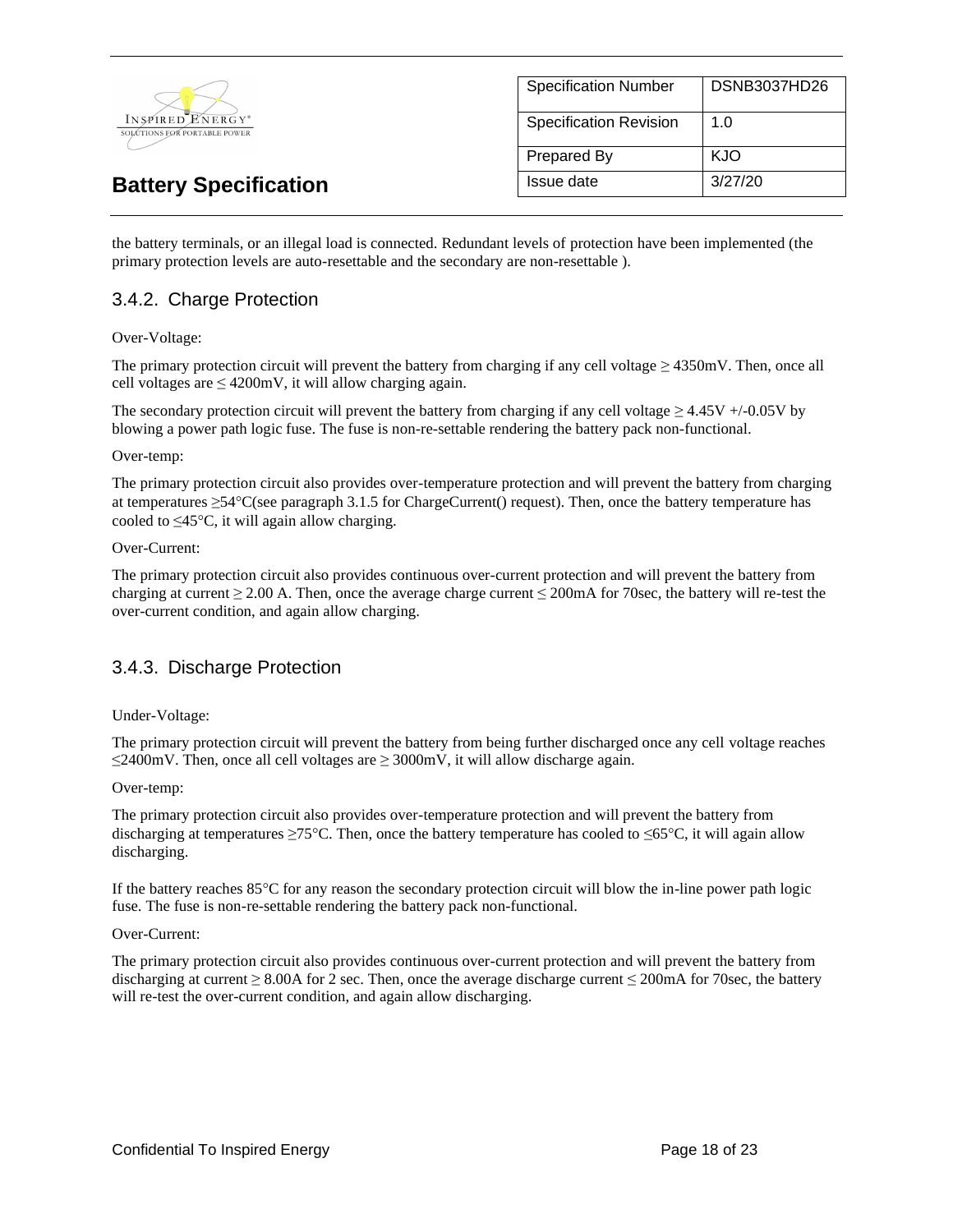|                                                  | <b>Specification Number</b>   | DSNB3037HD26 |
|--------------------------------------------------|-------------------------------|--------------|
| INSPIRED ENERGY*<br>SOLUTIONS FOR PORTABLE POWER | <b>Specification Revision</b> | 1.0          |
|                                                  | Prepared By                   | <b>KJO</b>   |
| <b>Battery Specification</b>                     | Issue date                    | 3/27/20      |

### 3.4.4. Short-Circuit Protection

The primary protection circuit will prohibit the discharge of the battery if a short-circuit is placed across the battery  $+$  / - terminals. Then, once the average discharge current is  $\leq 1$  mA and at least 70sec has passed since the initial trip point, the battery will re-test the short-circuit condition, and again allow discharging.

The pack is design to withstand reasonable in-rush currents without resetting the electronics and without interrupting the discharge cycle. The following graph illustrates the short-circuit/in-rush set points as implemented:

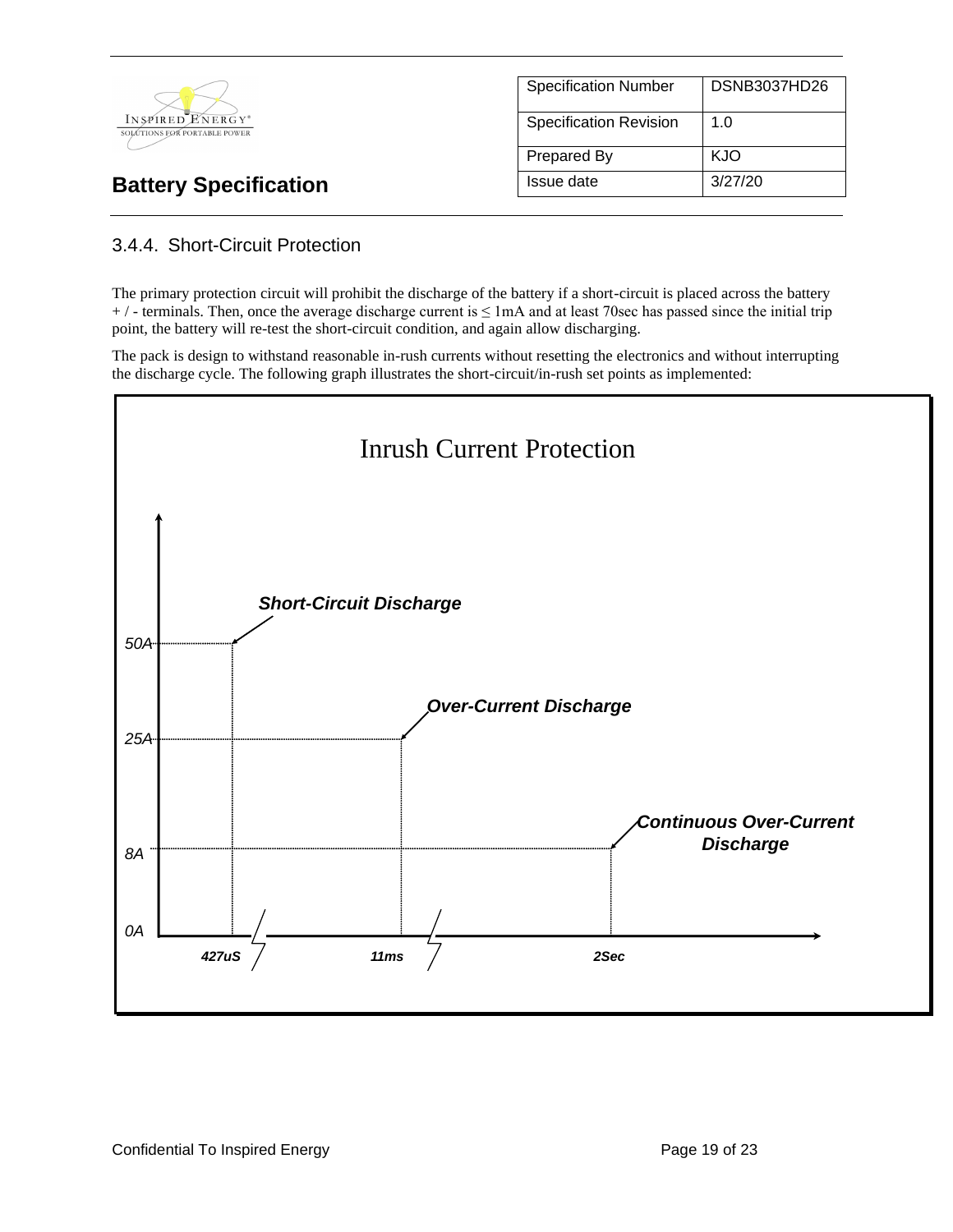

| <b>Specification Number</b> | DSNB3037HD26 |
|-----------------------------|--------------|
| Specification Revision      | 1.0          |
| Prepared By                 | KJO          |
| Issue date                  | 3/27/20      |

### **3.5. Passive Safety Protection**

#### 3.5.1. Overview Of Operation

The battery pack is fitted with additional components to protect it against abusive charge and discharge conditions. These are in addition to the electronic protection.

#### 3.5.2. Thermal Fuse

A Thermal Fuse is fitted in series with the charge/ discharge path to protect the battery from over temperature. This device goes open circuit if the cell case temperature reaches the fuse's temperature rating of  $93^{\circ}C (+0^{\circ}C, -5^{\circ}C)$ . The fuse is non-re-settable rendering the battery pack non-functional.

#### 3.5.3. Slow-Blow Current Fuse (Logic Fuse)

A current slow-blow fuse is assembled in series with the battery pack to protect the battery pack against abusive over current over-load. The hold current is rated at 12A for 4 hours (minimum@25C). The fuse is non-re-settable rendering the battery pack non-functional.

#### **3.6. Mechanical Specifications**

#### 3.6.1. Weight

Approximately 0.265lbs. (0.122Kg).

#### 3.6.2. Mating Connector

The recommended interconnection mating male connector is AMP P/N 57874142-1 or 5787446-1.

#### 3.6.3. Date Code/Serial Number

#### IE YYWWRR

#### SN SSSSS XZZAh

 $IE =$  Inspired Energy Newberry facility YY = Calendar Year WW = Calendar Week RR = Battery revision SSSSSS = Serial Number  $X =$  the cell supplier ZZAh = the stored energy of the battery in Amp hours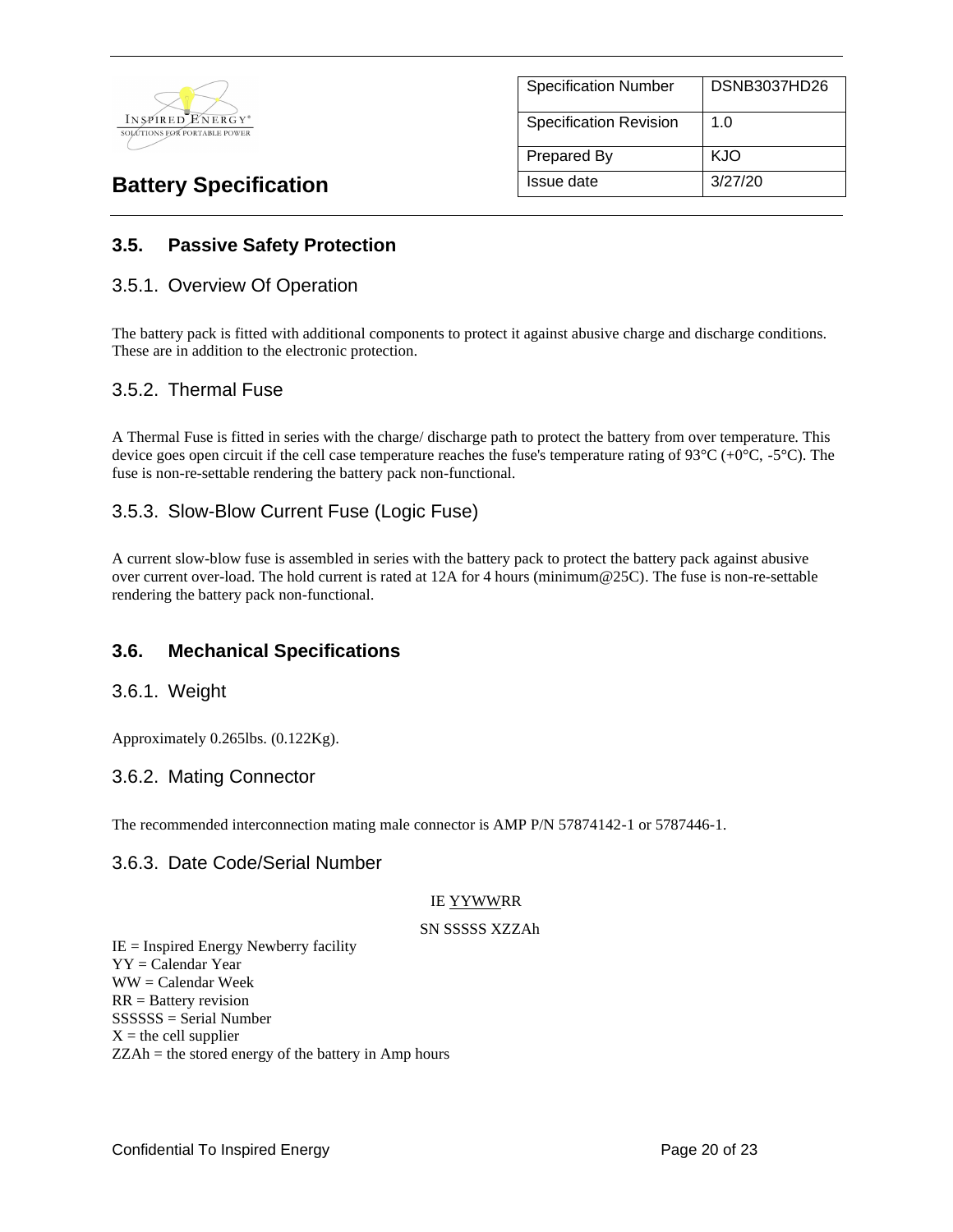

| <b>Specification Number</b>   | DSNB3037HD26 |
|-------------------------------|--------------|
| <b>Specification Revision</b> | 1. $\Omega$  |
| <b>Prepared By</b>            | KJO          |
| Issue date                    | 3/27/20      |

# 3.6.4. Packaging

The batteries are packaged in bulk per current regulations.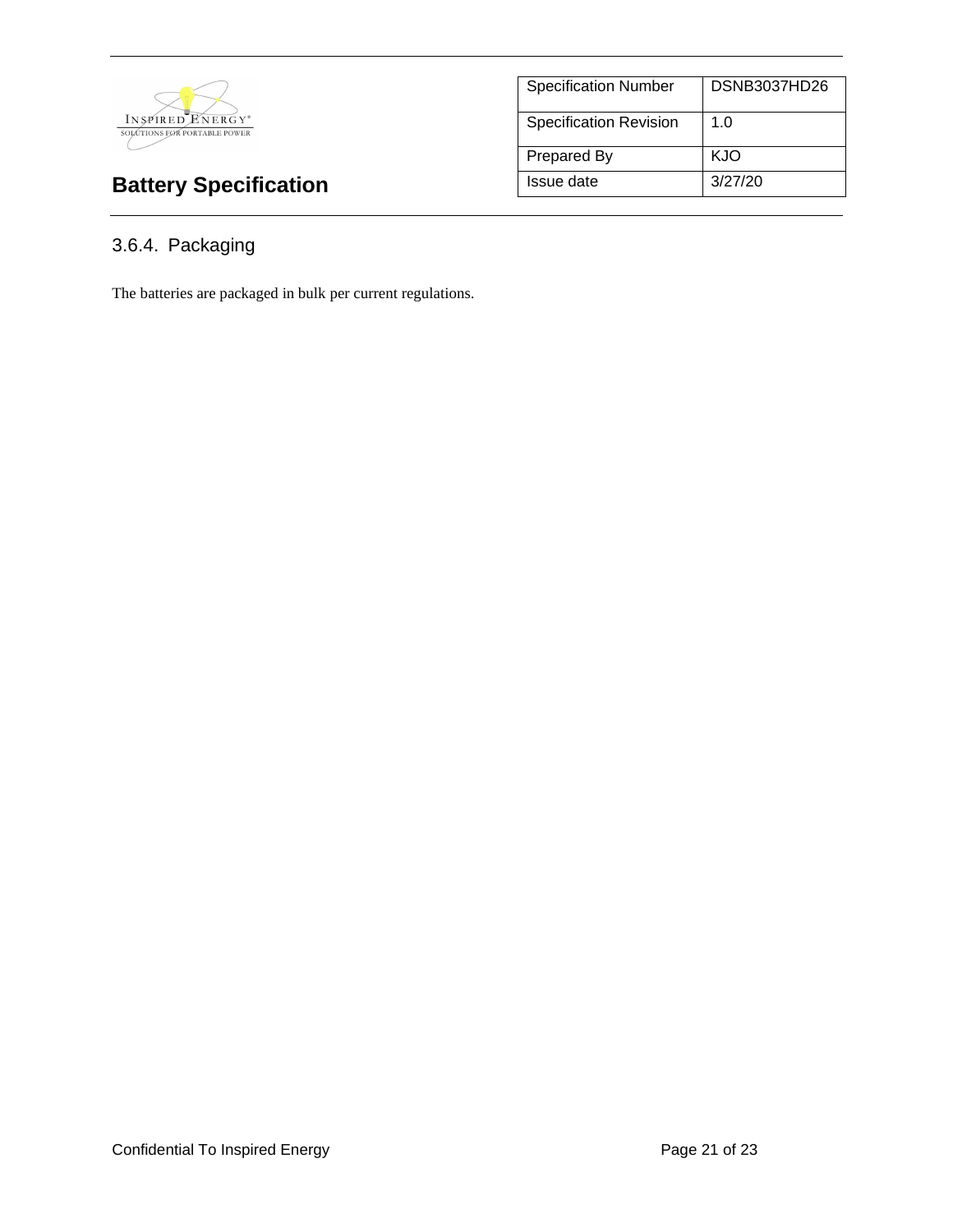

**Battery Specification** 

| <b>Specification Number</b>   | DSNB3037HD26 |
|-------------------------------|--------------|
| <b>Specification Revision</b> | 1.0          |
| <b>Prepared By</b>            | KJO          |
| Issue date                    | 3/27/20      |

### 3.6.5. Mechanical Drawing